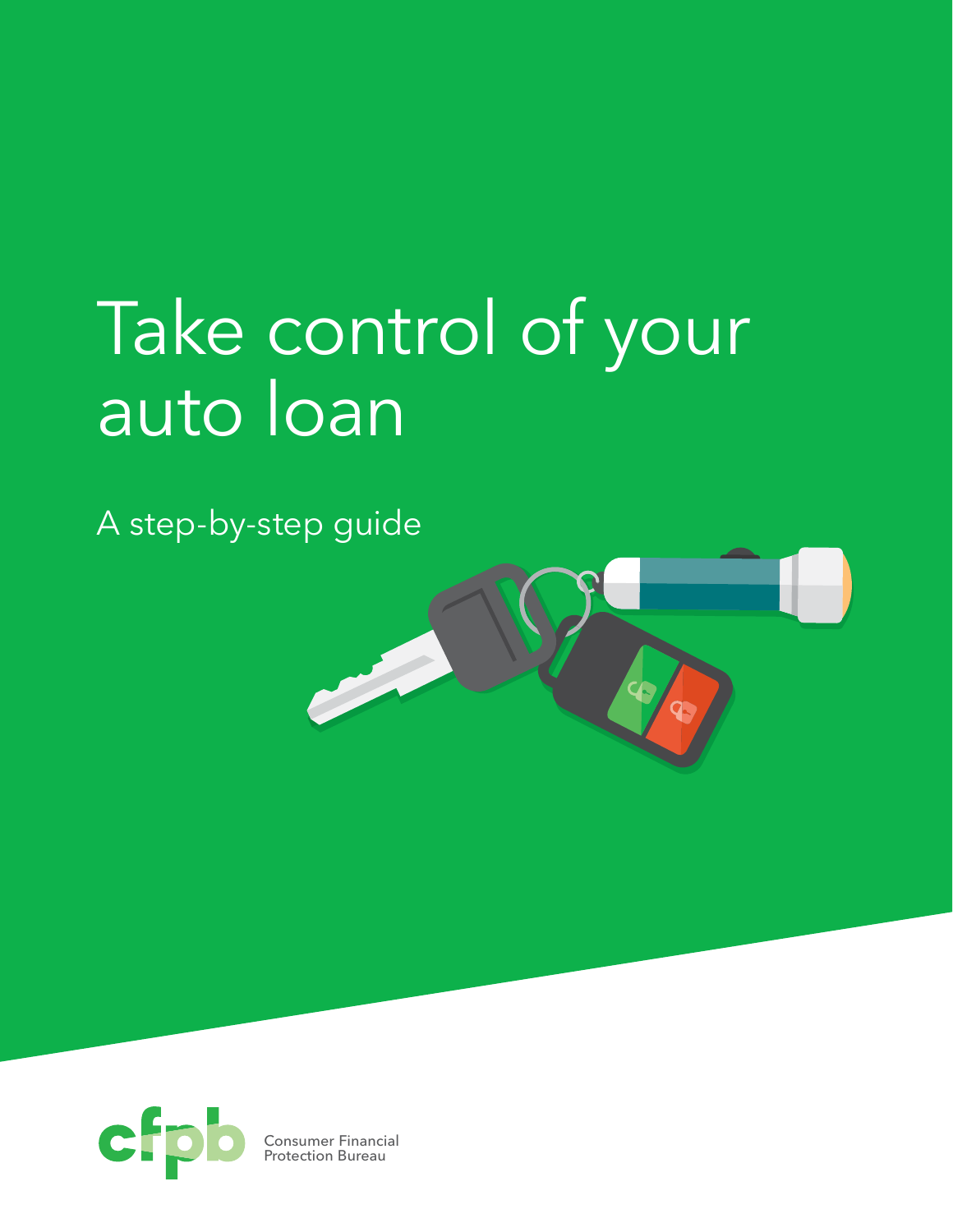# How can this guide help you?

While many people shop around for the best deal they can get on their vehicle, not everyone shops for the best auto loan. This guide will help you focus on the total cost of the loan, and not just the monthly payment. Preparing ahead of time and knowing how to navigate the process can help you save money, reduce stress, and get the auto loan that's right for you.

## This guide will walk you through:

| Budgeting for your auto loan  Section 1: Page 2               |  |
|---------------------------------------------------------------|--|
| • Understanding your auto financing choices Section 2: Page 4 |  |
| <b>Shopping for your auto loan</b> Section 3: Page 7          |  |
| <b>• Negotiating your auto loan</b> Section 4: Page 13        |  |
|                                                               |  |

### How to use this guide

- The location symbol orients you to where you are in the auto loan process
- $\Omega$  The magnifying glass highlights tips to help you research further and defines important terms
- The auto loan worksheet at the end of this guide can help you compare loan choices

## About the CFPB

The Consumer Financial Protection Bureau is a federal agency that helps consumer finance markets work by making rules more effective, by consistently and fairly enforcing those rules, and by empowering consumers to take more control over their economic lives.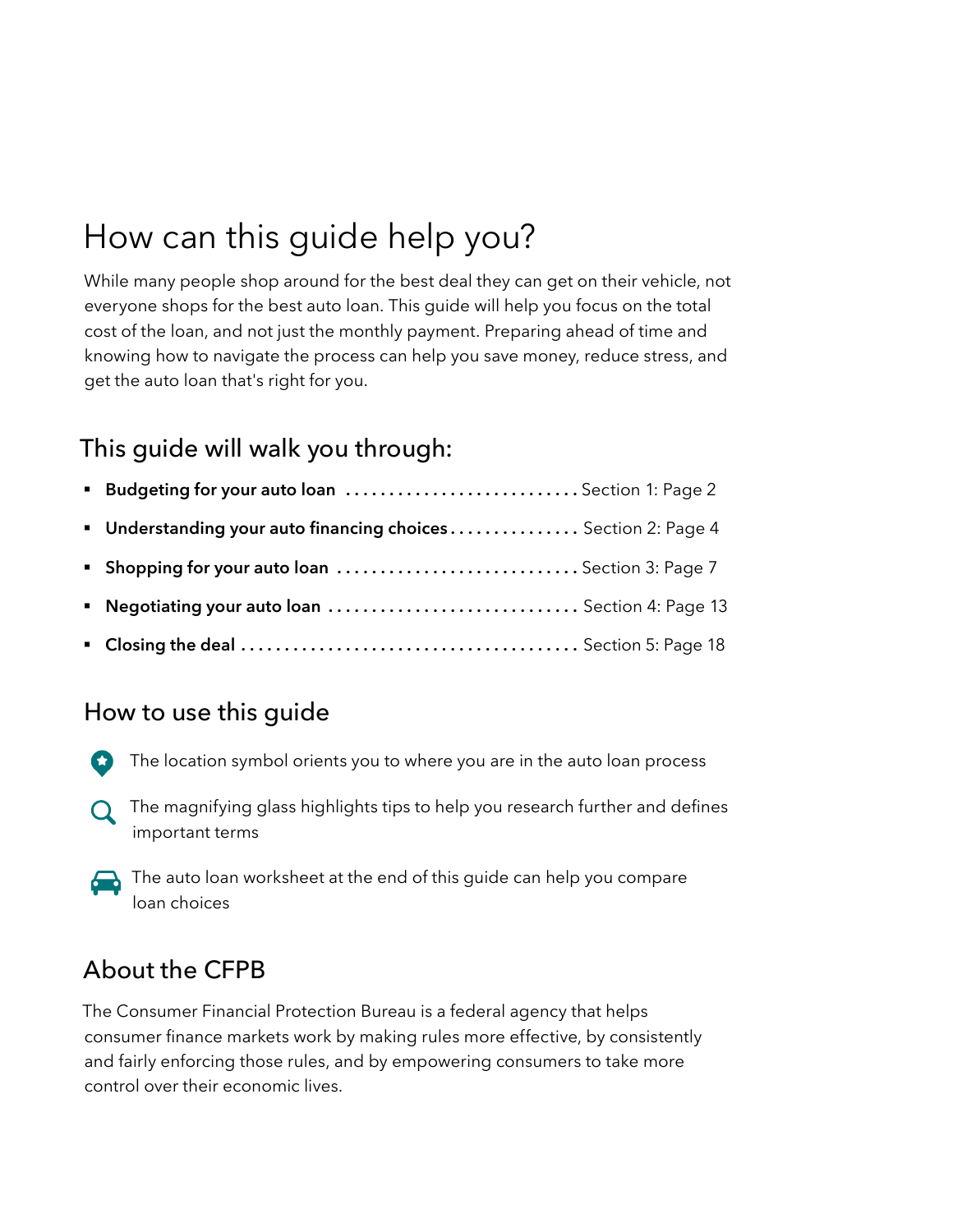# Budgeting for your auto loan

You've decided it's time to purchase a new or used vehicle. Now it's time to figure out how much you can afford.

Make sure you have a realistic budget before shopping for an auto loan. If you have a realistic budget, you have a better chance of ending up with a loan you can afford and pay on time. You will also be more likely to account for ongoing costs, such as vehicle maintenance and insurance.

You will want to be sure that your budget will support both the loan and the other costs of ownership. If you are having trouble coming up with a budget that works for you, think about ways that you can reduce the cost of your auto loan, such as:

- Saving for a larger down payment
- § Buying a less expensive vehicle
- § Getting fewer features or options

## 1. Determine how much loan you can you afford

Before you start the process of getting a loan, see how much you can afford. Make sure you have a realistic budget before shopping for an auto loan. The Federal Trade Commission's "Make a Budget" worksheet is a good place to get started [consumer.ftc.gov/articles/pdf-1020-make-budget-worksheet.pdf](http://consumer.ftc.gov/articles/pdf-1020-make-budget-worksheet.pdf). For helpful information on making a budget visit [consumer.gov/articles/1002-making-budget](http://consumer.gov/articles/1002-making-budget).

#### **IN THIS SECTION**

- **1.** Determine how much loan you can afford
- **2.** Look beyond the monthly payment
- **3.** Factor in the costs of ownership
- **4.** Consider the resale value of your new vehicle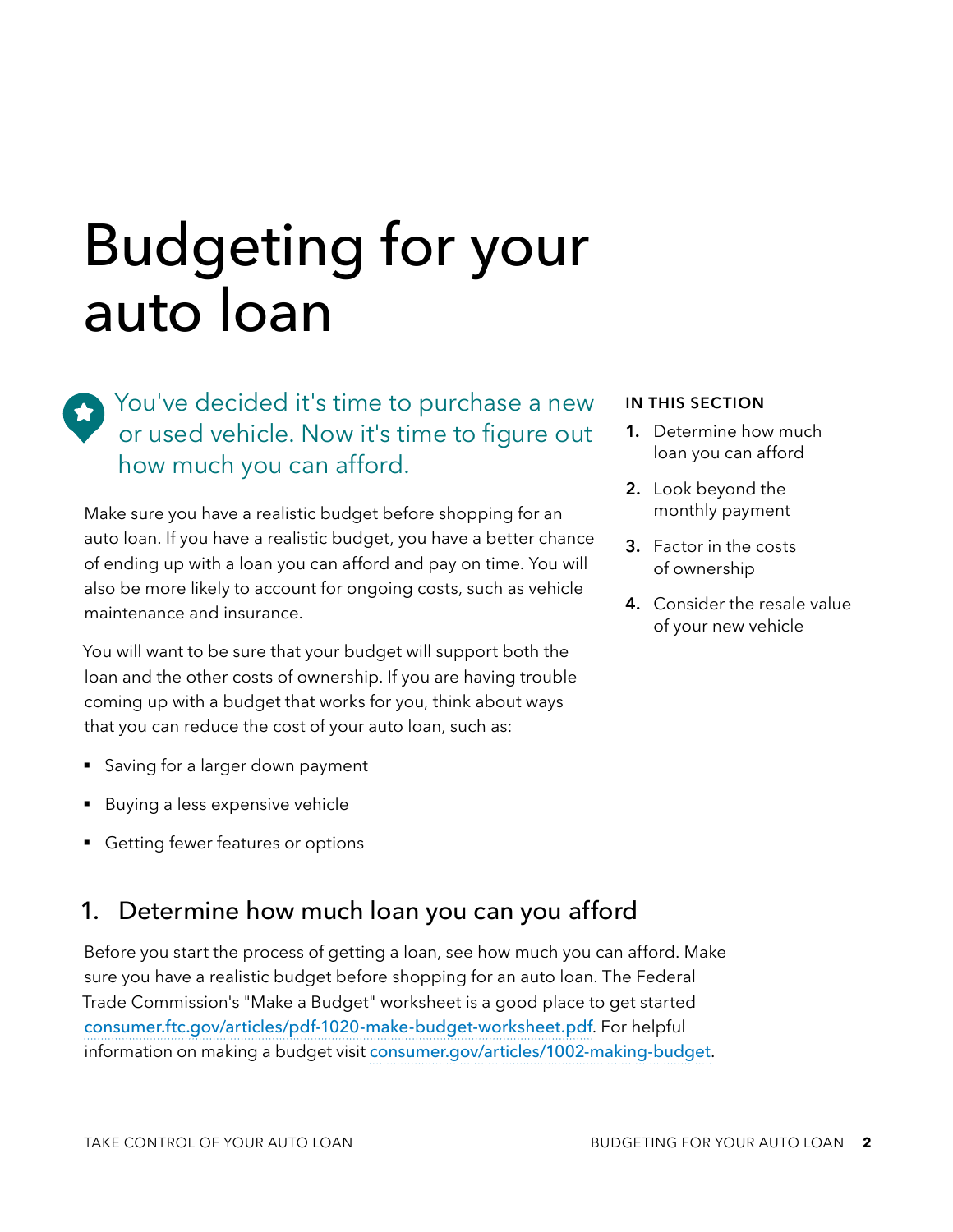While this consumer guide is focused on auto loans, you can also research what type of vehicle fits into your budget. There are numerous publications and websites that discuss features and prices. Consumer Reports, Edmunds, Kelley Blue Book, and NADA Guides are just a few examples. These sources may provide information on prices for specific models and options. The Federal Trade Commission (FTC) also provides helpful information on buying and owning an automobile at [consumer.ftc.gov/topics/buying-owning-car](http://consumer.ftc.gov/topics/buying-owning-car).

## 2. Look beyond the monthly payment

Many people think about a loan in terms of the monthly payment. Be careful here. The total cost of the vehicle financing matters. If you lower the monthly payment by taking out a longer loan, you pay more in interest. A longer loan also puts you at risk for **negative equity** over a longer period of time, which is when you owe more on the vehicle than the vehicle is worth. To learn more about auto trade-ins and negative equity check out the Federal Trade Commission's article at [consumer.ftc.gov/articles/0257-auto-trade-ins-and-negative-equity](http://consumer.ftc.gov/articles/0257-auto-trade-ins-and-negative-equity).

## 3. Factor in all the costs of ownership

Remember to factor in the other costs of ownership, such as:

- Additional costs at the time of purchase (state taxes, title fees, and dealer fees)
- § Ongoing costs throughout the time you own the vehicle (insurance, gas, annual registration fees, maintenance, and repairs)

## 4. Consider the resale value of your new vehicle

Another factor in your budgeting is the resale value of the vehicle that you are considering purchasing. A vehicle loses value over time. If you sell or trade in this vehicle in the future, the value of the vehicle and whether you have paid off the loan before you want to sell it or trade it in will be an important factor in what you can afford.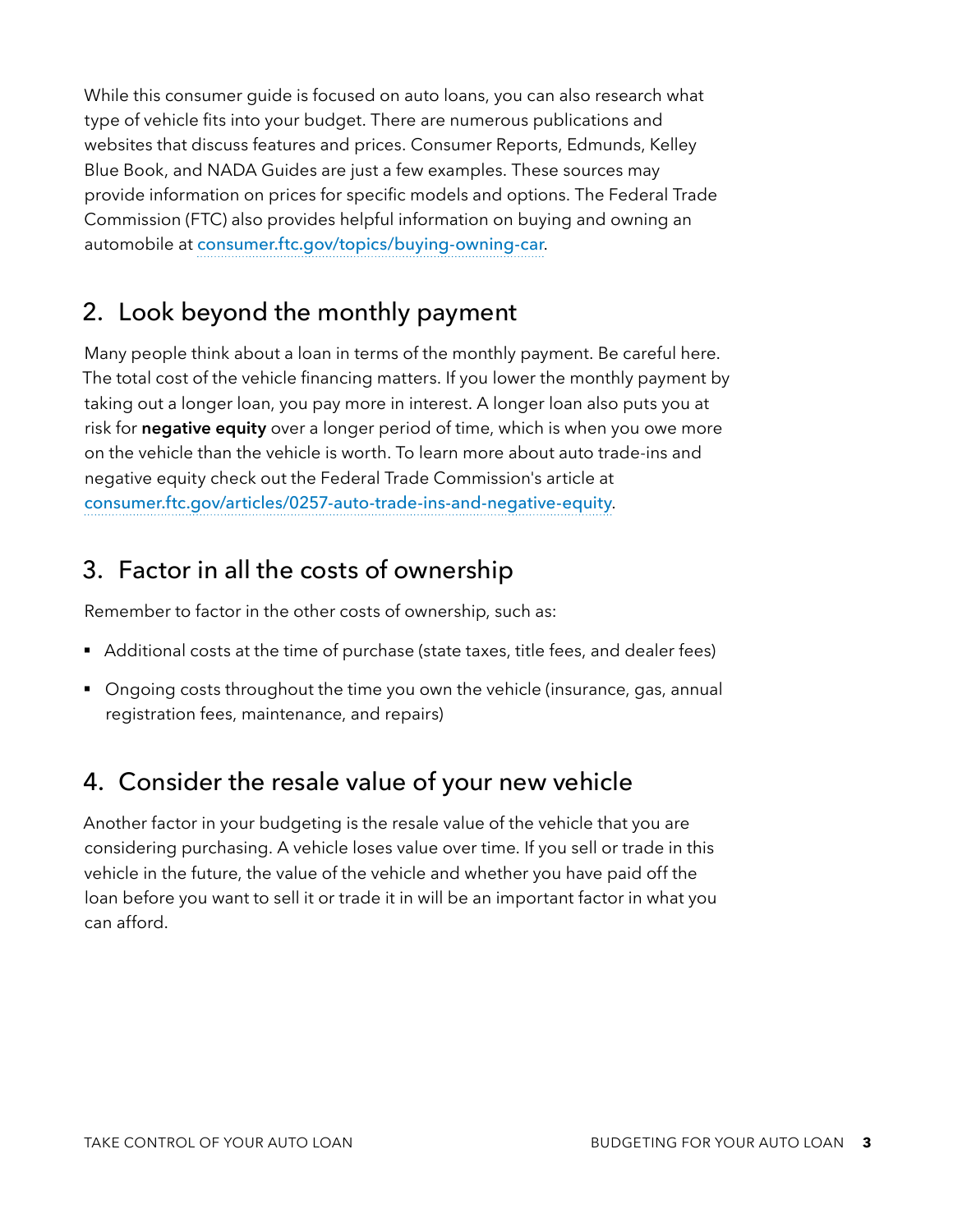# Understanding your auto financing choices

## You've determined how much you can afford to spend. Now it's time to explore your loan choices.

While some consumers are able to pay cash for their new vehicle, most consumers use financing. Understanding the loan process and knowing your choices will help you save money.

For example, bringing a loan quote from a bank, credit union, or other lender to the dealer can place you in a stronger bargaining position to negotiate good financing terms with the dealer. Then you can choose whether you stick with the offer you brought in or accept the dealer's financing.

## 1. Know the sources of auto financing

You can shop around for auto financing even before you shop for a vehicle. Banks, credit unions, and dealerships are the most common places to finance an auto loan. While shopping for auto loans is complicated, finding and comparing your choices can help you improve the deal that you will get. Consider getting one or more loan quotes from a bank, credit union or other lender before going to the dealership. It will put you in a better bargaining position and could save you hundreds or even thousands of dollars over the life of your loan.

#### **IN THIS SECTION**

- **1.** Know the sources of auto financing
- **2.** Understand how leasing works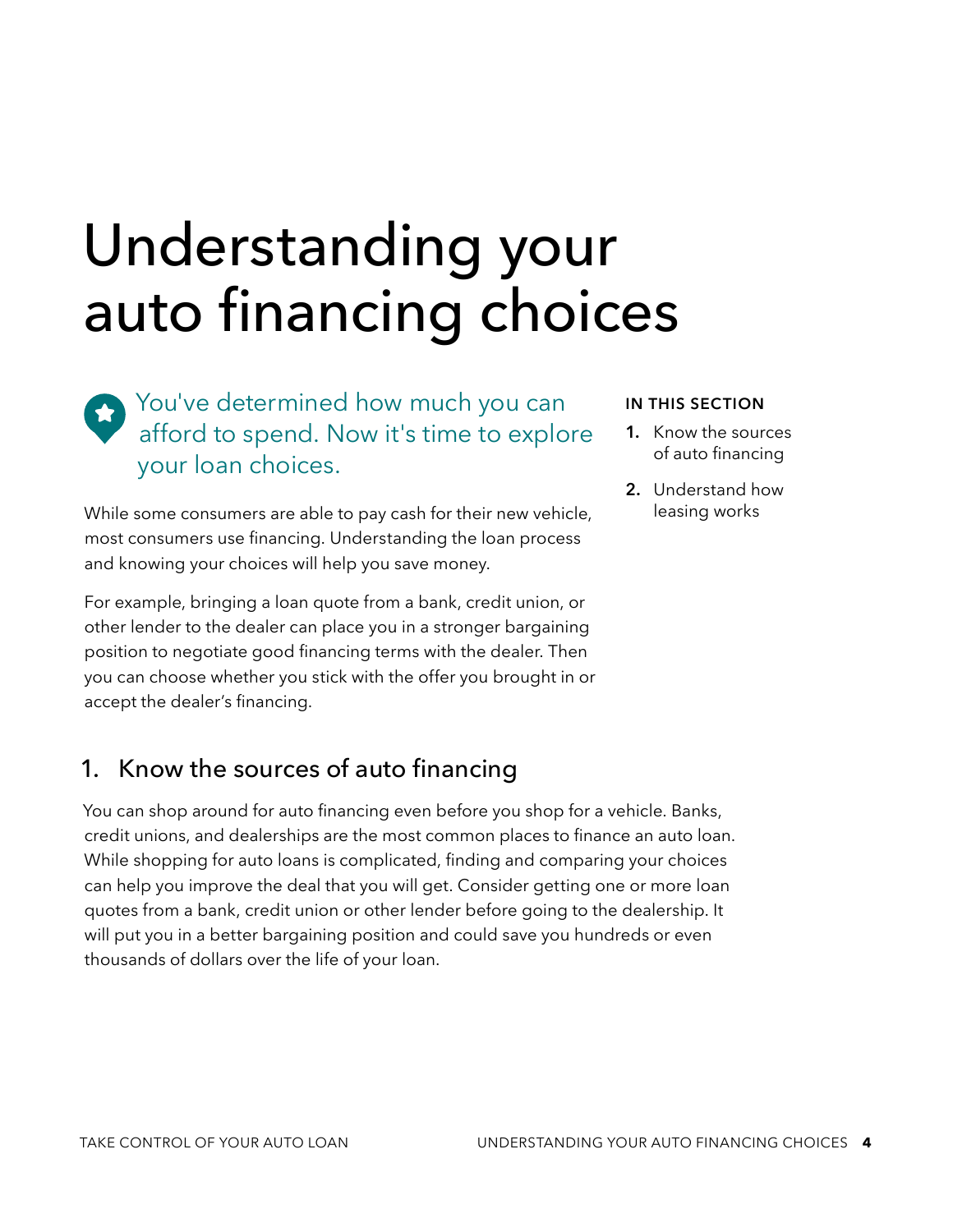#### Auto loans from a bank, credit union, or nonbank auto finance companies

You can obtain a quote or preapproval on an auto loan from a bank, credit union, or other lender before selecting a vehicle. You can also check out nonbank lenders and online lenders as potential lenders. Although it might be helpful if you already have an established relationship with a lender, you don't have to have an account with these lenders in order to apply for an auto loan. These lenders can "preapprove" you. The preapproval will give you a loan quote with an interest rate, loan length, and maximum loan amount based on your creditworthiness, the terms of the loan, and the type of vehicle you have in mind. The rate and terms you are offered may be negotiable.

#### Dealer-arranged financing

Here you obtain financing from a lender through a dealership. With dealerarranged financing, the dealer collects information from you and forwards that information to one or more prospective auto lenders. If the lender(s) agrees to finance your loan, they may authorize or quote a rate to the dealer to finance the loan, referred to as the **buy rate**.

The interest rate that you negotiate with the dealer may be higher than the **buy rate** because it may include an amount that compensates the dealer for handling the financing. Dealers may have discretion to charge you more than the buy rate they receive from a lender, so you may be able to negotiate the interest rate the dealer quotes to you. Ask or negotiate for a loan with better terms. After the auto purchase is finalized, a dealer-arranged loan may then be sold to a lender who has already indicated a willingness to extend the credit. That lender may own your loan and collect the monthly payments, or transfer those responsibilities and rights to other companies. Learn more about buy rate at [consumerfinance.gov/askcfpb/727](http://consumerfinance.gov/askcfpb/727).

#### "Buy Here Pay Here" dealership financing

Some types of dealerships finance auto loans "in-house" to borrowers with no credit or poor credit. At "Buy Here Pay Here" dealerships, you might see signs with messages like "No Credit, No Problem!" The interest rate on loans from these dealerships can be higher than loans from a bank, credit union, or other type of lender. You may want to consider whether the cost of the loan outweighs the benefit of buying the vehicle. Even if you have poor or no credit, it may be worth it to see if there is a bank, credit union, other lender, or another dealer that is willing to make a loan to you. A feature of this type of dealership is that your monthly payment is made to the dealership. Some "Buy Here Pay Here" dealerships, and some other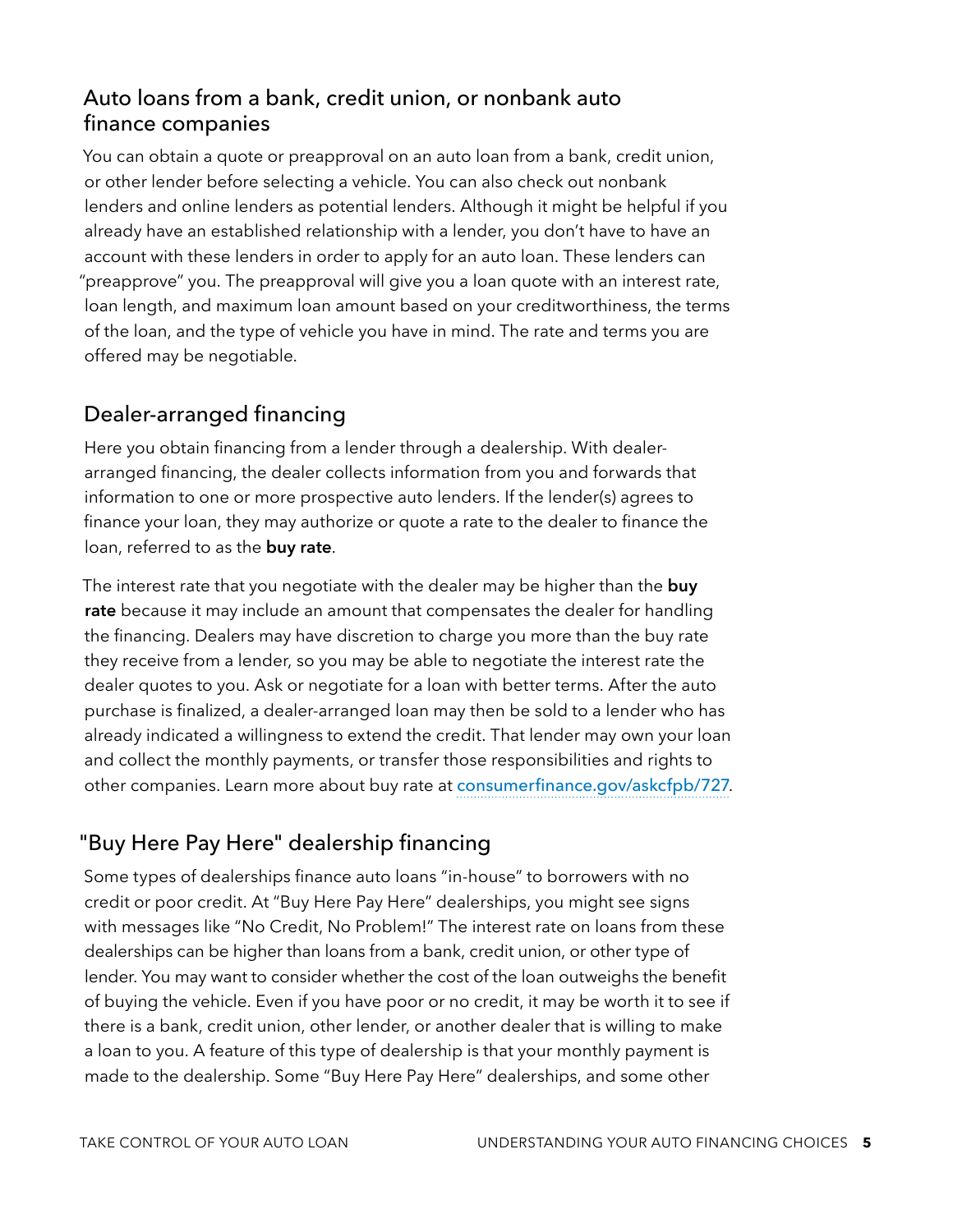lenders that lend to people with no credit or poor credit, may put devices in the vehicle that help them repossess or disable the vehicle if you miss a payment.

### Q Negotiate interest rates

In general, lenders and dealers are not required to offer the best interest rates available. You may be able to save a lot of money over the life of the loan by negotiating the interest rate with the lender or dealer.

## 2. Understand how leasing works

Leasing is an alternative that some people choose. A lease is an agreement to pay to use a vehicle for an agreed number of months and/or miles. If you lease a vehicle, you do not own it and you will be required to return the vehicle after the lease ends, unless your contract includes a purchase option and you choose to pay to exercise that option.

If you are considering leasing, carefully compare the costs of leasing and buying. Complete information about leasing a vehicle is outside the scope of this consumer guide on auto loans. Learn more about leasing at [consumerfinance.gov/askcfpb](http://consumerfinance.gov/askcfpb) or check out the Federal Reserve's consumer guide, "Keys to Vehicle Leasing," at [federalreserve.gov/pubs/leasing](http://federalreserve.gov/pubs/leasing).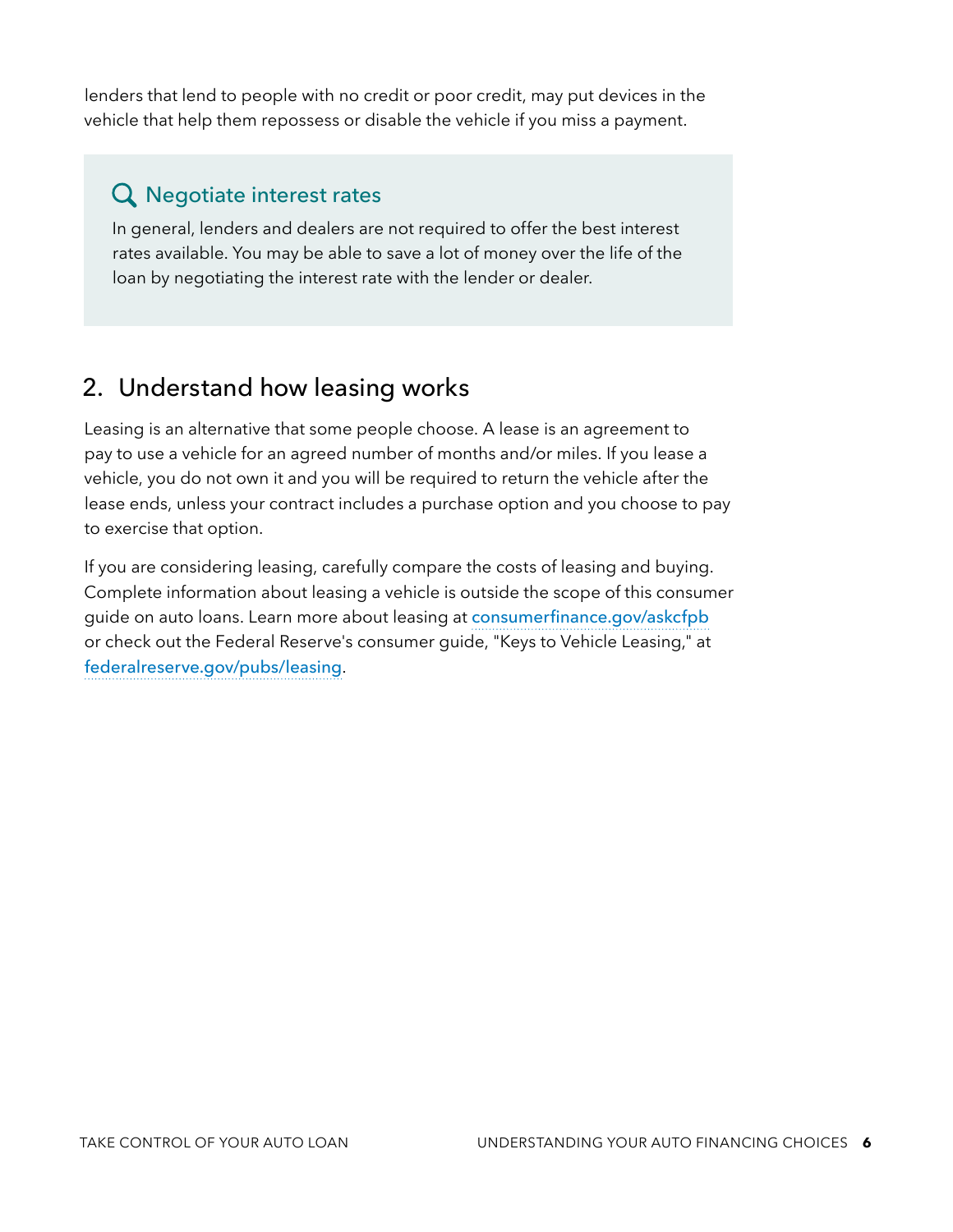# Shopping for your auto loan

You know your loan options. Now it's time to shop for your auto loan.

Shopping for loans and trying to get the best rates and other terms, while complicated, is like other types of comparison shopping. Shopping ahead of time will get you ready for negotiating your auto loan and make the process less stressful.

#### **IN THIS SECTION**

- **1.** Prepare before you apply for an auto loan
- **2.** Shop for your auto loan

## 1. Prepare before you apply for an auto loan

You will be in a better position to shop and bargain for an auto loan if you follow these steps before you apply for a loan.

#### Check your credit report

The information in your credit report determines your credit scores. Your credit score plays a large part in determining what kind of auto loan you can get, and how much interest you will pay for the loan. Here are some helpful resources:

- To get a free copy of your credit report annually from each of the three nationwide credit reporting agencies visit [annualcreditreport.com](http://annualcreditreport.com)
- To learn how to check your credit report for errors and dispute any errors that you find visit [consumerfinance.gov/askcfpb/314](http://consumerfinance.gov/askcfpb/314)
- § To learn about credit reports and credit scores, visit [consumerfinance.gov/](http://consumerfinance.gov/askcfpb/search/?selected_facets=category_exact:credit-reporting) [askcfpb/search/?selected\\_facets=category\\_exact:credit-reporting](http://consumerfinance.gov/askcfpb/search/?selected_facets=category_exact:credit-reporting)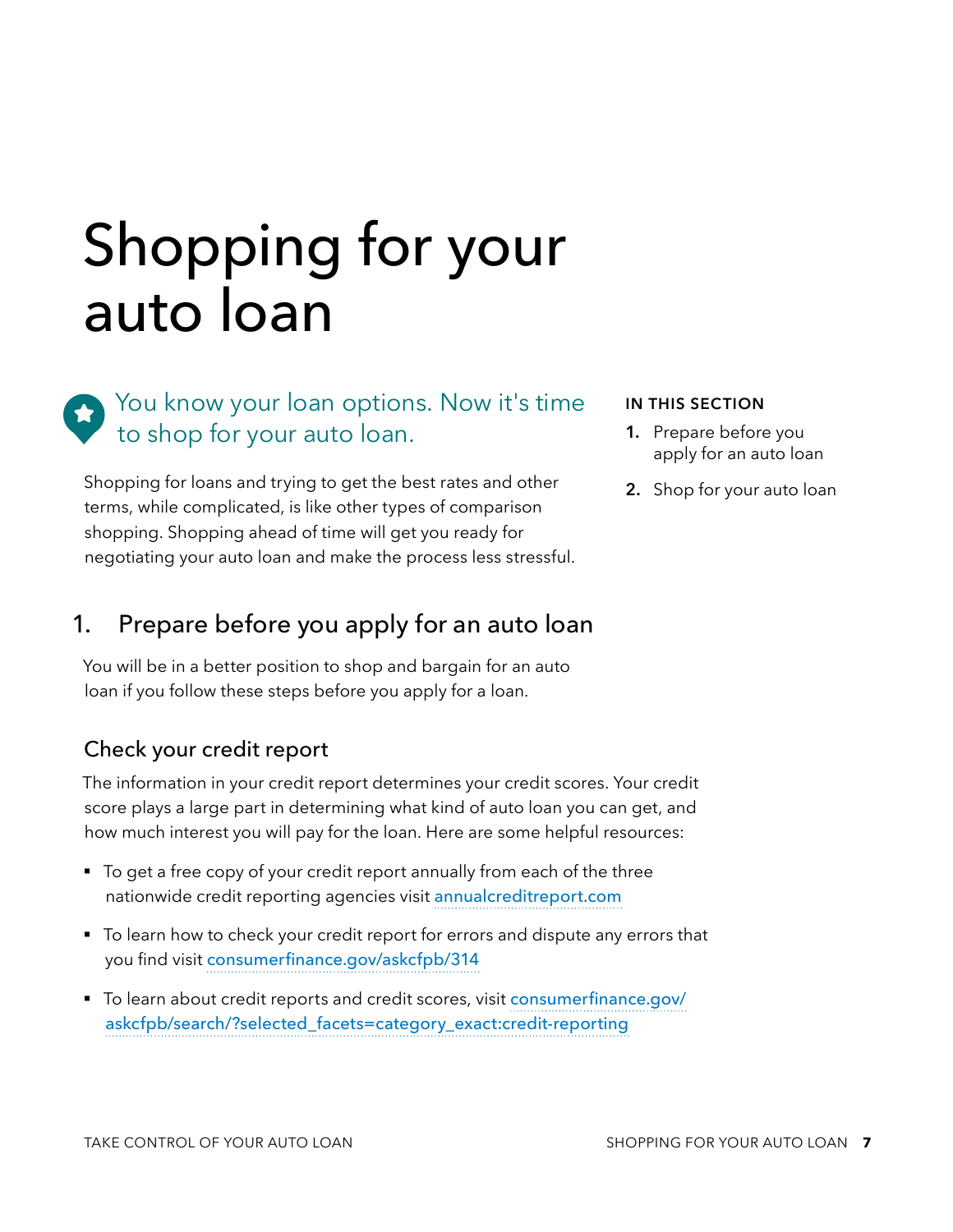## Do you need a co-signer?

A co-signer is a person – such as a parent, family member, or friend – who is contractually obligated to pay back the loan just as you are. If your credit history is limited or needs improvement, and you have a low credit score (or no credit score), your interest rate could be significantly lower if you have a co-signer with good or excellent credit. That is because the lender will rely on the co-signer's credit history and score in deciding to make the loan.

If you are considering having a co-signer, you and the potential co-signer should think carefully about this decision. If you do not repay your loan, you and your co-signer will be responsible for repayment. The co-signer is responsible for the loan even though he or she has no right to possession of the vehicle. In addition, any late payments made on the loan would affect both your credit record and score and your co-signer's credit record and score. Federal law generally prohibits a lender from requiring you to have a co-signer if you apply for a loan individually and you qualify under the lender's standards for creditworthiness for the loan. For more information on co-signing visit [consumerfinance.gov/askcfpb/811](http://consumerfinance.gov/askcfpb/811).

#### Check current auto loan interest rates

You can research rates by contacting several banks, credit unions, or other lenders. You can also look online at many commercial sites which may give you an estimate of interest rates nationwide and by your zip code. Some commercial sites will link you to specific lenders and dealers for estimates, so you may want to be careful about entering your personal information.

#### Consider a down payment

A down payment will reduce the total amount that you finance because you will have to borrow less money. The larger the down payment, the lower the total cost of the loan.

#### Decide if you want to trade in your current vehicle

If you already own a vehicle, research its value to see how much you might get from a trade-in or private sale. You can look up the approximate value using online commercial websites such as Consumer Reports, Edmunds, Kelley Blue Book,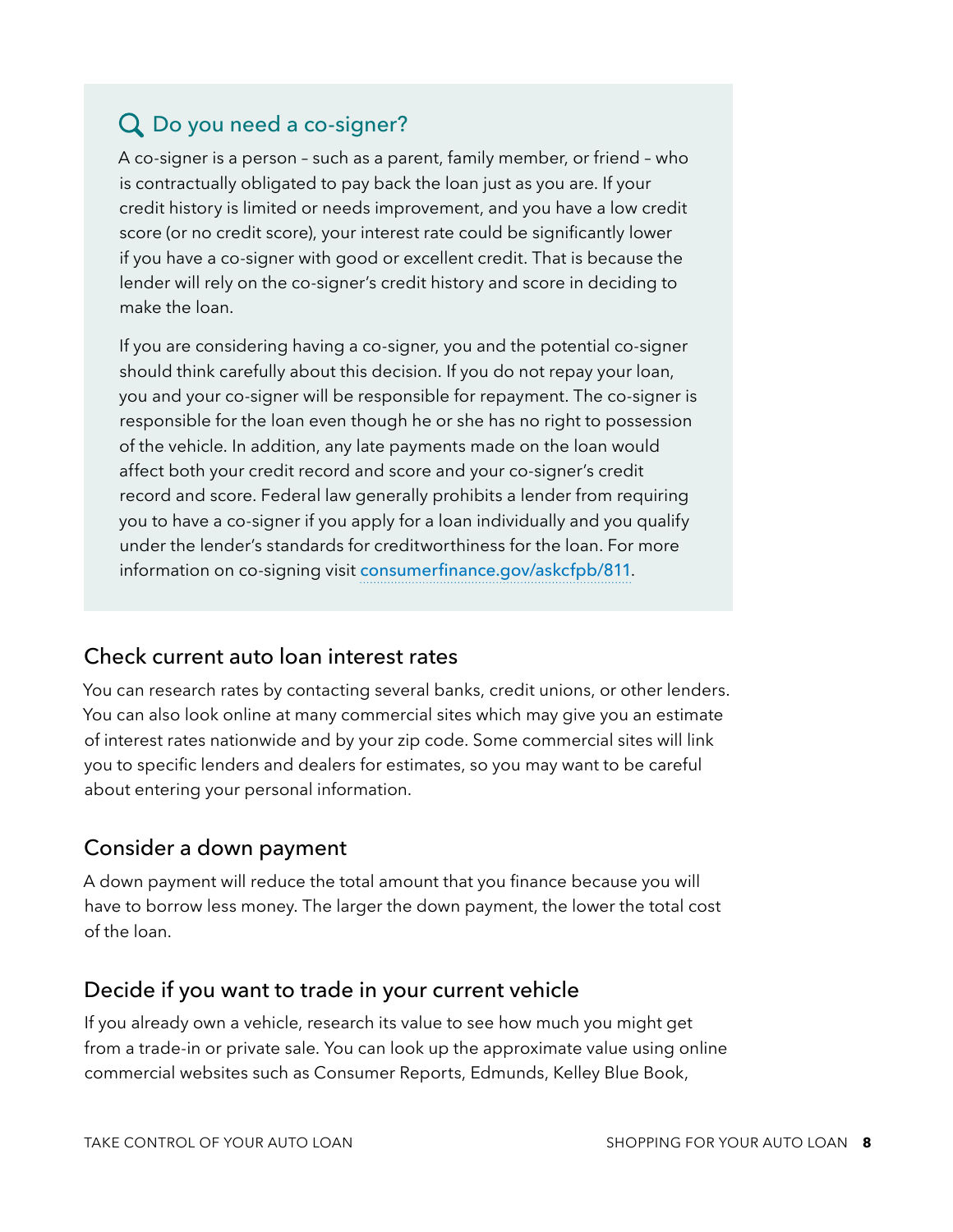NADA Guides, and online classifieds. These resources may also be available at your local library. Finding examples of similar vehicles that have sold recently in your area will help you know a fair price.

Once you know approximately how much your current vehicle is worth, you can decide whether to trade it in or sell it yourself. If you trade it in at a dealership, you and the dealer will decide on the value that will be credited towards the purchase price of your next vehicle. If you sell it yourself, you can use the money you get as a down payment.

#### If you have an existing auto loan on your trade-in, consider your situation carefully

Carefully consider whether to take on new debt in addition to your existing debt. Here are some considerations and steps:

- Get the **payoff amount**, which is the amount to pay off the existing loan, from your current lender before going to the dealership.
- Decide if you are going to pay off your existing loan now, wait until you pay off your old auto loan before you borrow for another vehicle, or include the amount that you still owe on your current vehicle in your new auto loan.
- If you owe more on your current vehicle than it is worth referred to as being **upside down** — then you have **negative equity**. If you roll the balance of your existing auto loan into your new auto loan, this could make the new auto loan much more expensive. Your total loan cost will be higher because you will be borrowing more than just the price of your new vehicle.
- After you research your trade-in's value, if the amount you still owe on your trade-in is less than it is worth, make sure during any negotiations that you consider whether you are getting fair value for your trade-in and you are able to fully pay off the old auto loan.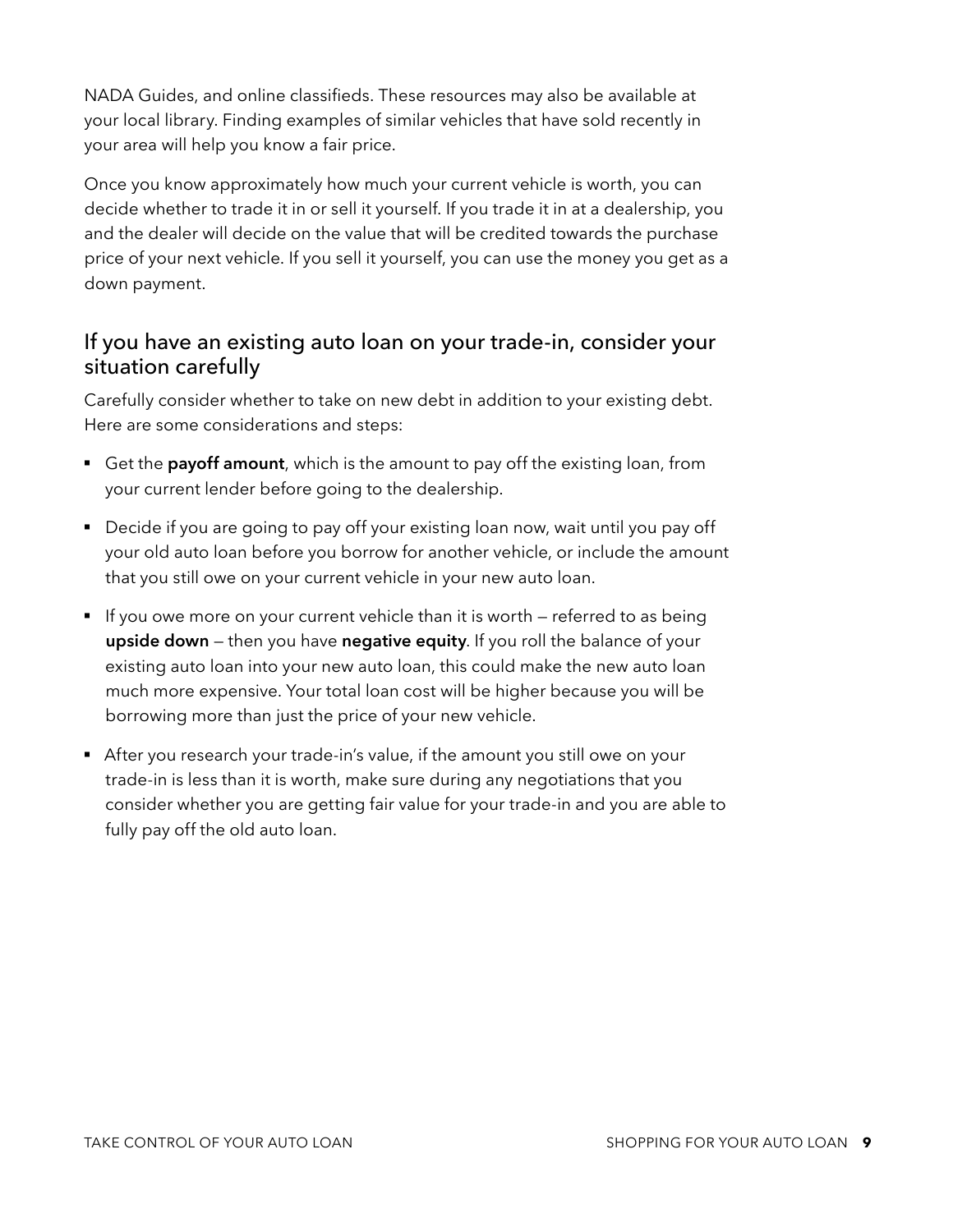## Q Do you still owe money on your trade-in?

 If you are considering rolling the balance of the old loan into your new loan, make sure you understand how this will affect the total cost of your new loan. Carefully look at the total cost of the new loan including the amount borrowed, the annual percentage rate (APR), the interest rate, the loan term (in months), and the monthly payment – before you agree to anything. If you don't roll the amount you still owe on your old vehicle into the new loan, and keep your current vehicle while buying a new one, then you will have two loans and two monthly payments to make. Either way, you may want to consider whether it makes sense to go through with the transaction and purchase the next vehicle if you still owe money on your trade-in. For more information visit [consumerfinance.gov/askcfpb/779](http://consumerfinance.gov/askcfpb/779).

#### Think about optional add-ons ahead of time

When you go to an auto dealer, you will likely be offered add-on products and services for the vehicle or for the loan. It's a good idea to think about these add-ons ahead of time, so that you have less to worry about at the dealership, and have your answers ready when you are asked to buy these extras. Common add-ons include:

- § **Service contracts or extended warranties** ([consumerfinance.gov/askcfpb/825](http://consumerfinance.gov/askcfpb/825))
- § **Guaranteed Auto Protection (GAP) insurance** ([consumerfinance.gov/askcfpb/797](http://consumerfinance.gov/askcfpb/797))
- § **Credit insurance** ([consumerfinance.gov/askcfpb/799](http://consumerfinance.gov/askcfpb/799))
- **Additional features for the vehicle**, such as alarm systems, window tinting, tire and wheel protection, and other products

These products and services, which you may finance, are optional. If you buy them the price is negotiable. If you think you want to buy these products or services, shop around. For example, your own auto insurance company may offer GAP insurance, credit insurance, or other alternatives. If you finance optional add-ons as part of your loan, the amount you borrow and pay will increase.

Now that you've done your homework, you're ready to take the next step: shopping for your auto loan. Use the auto loan worksheet at the end of this guide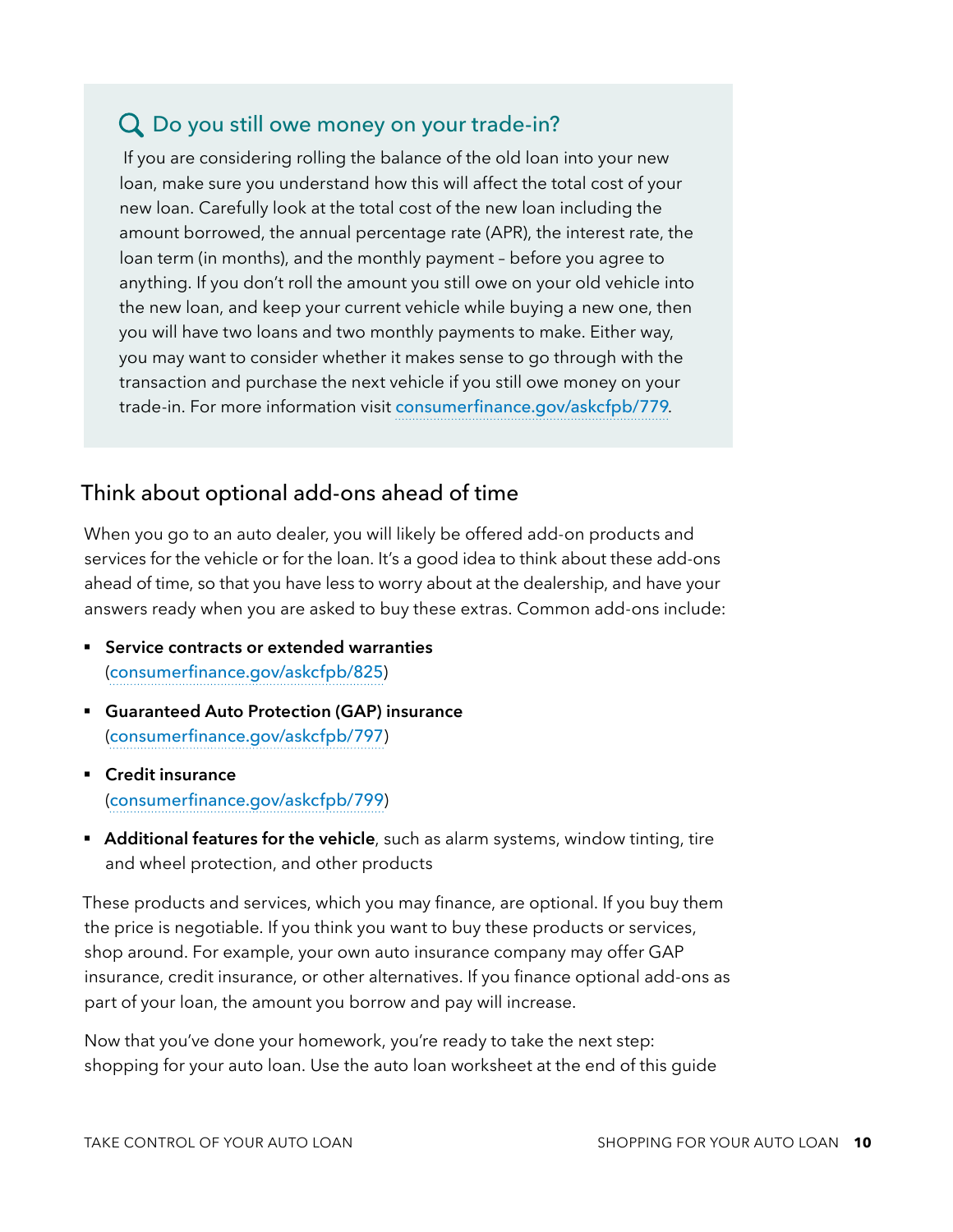to keep track of the loan terms and compare your choices. Take the worksheet with you to the bank, credit union, other lender, and dealership so you can compare your loan choices and get the best deal for you.

## 2. Shop for an auto loan

Now you are ready to start shopping for a loan. Before you head to the dealership, gather your personal information and consider getting preapproved for a loan. Shopping ahead of time will get you ready for negotiating your auto loan and make the process less stressful.

#### Gather your personal information

When you're heading over to a bank, credit union, or dealership make sure to gather all the information you will need. Lenders will generally ask for this information in a loan application:

- § Name
- § Social Security Number or ITIN
- Date of birth
- § Current and previous address(es) and length of stay
- § Current and previous employer(s) and length of employment
- **Occupation**
- § Sources of income
- § Total gross monthly income
- § Financial information on current credit accounts, including other debts

#### Get preapproved for a loan

Getting a preapproved loan offer or quote with a maximum loan amount and rate from a bank, credit union, or other lender is a good place to start. If you bring a loan quote from a lender to the dealer, you may be in a stronger bargaining position to get a better deal, whether you stick with the offer you brought in or you decide to accept the dealer's financing offer.

Preapproval also helps you stay within your budget and allows you to compare interest rates without the time pressure you may feel once you are at the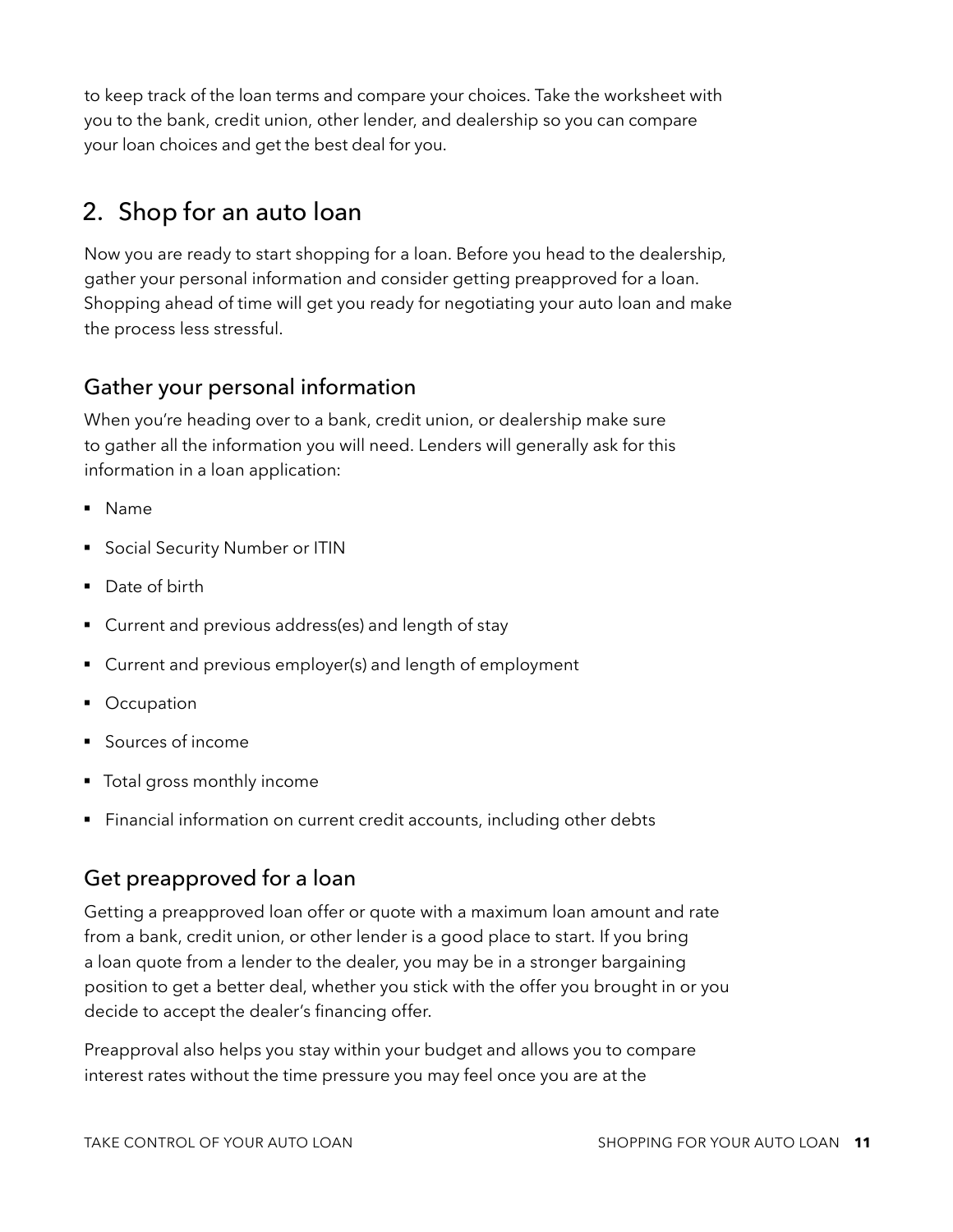dealership. Then at the dealership you can focus more on the actual price of the vehicle and your trade-in because you will already know about the loan terms that you could get. You will still have the choice to negotiate a better loan at the dealership and not use your preapproval.

If your application is preapproved, the lender will give you documents to take to the dealership. Once you are ready to buy, the dealer will make final arrangements with your lender.

#### Understand how shopping for a loan impacts your credit score

Shopping for the best deal on an auto loan will generally have little to no impact on your credit score(s). The benefit of shopping will far outweigh any impact on your credit. In some cases, applying for multiple loans over a long period of time can lower your credit score(s). Depending on the credit scoring model used, generally any requests or inquiries by these lenders for your credit score(s) that took place within a time span ranging from 14 days to 45 days will only count as a single inquiry. This means shopping around for an auto loan during that time span will count the same as applying for just one loan. You can minimize any negative impact on your credit score by doing all your rate shopping in a short amount of time.

#### Know your rights

A lender cannot discourage or deny your application for credit, or offer different prices or other terms and conditions of the loan, based on your race, color, religion, national origin, sex, marital status, age, receipt of public assistance income, or good faith exercise of any right under the Consumer Credit Protection Act.

You can submit a complaint online with the Federal Trade Commission (FTC) at [ftccomplaintassistant.gov](http://ftccomplaintassistant.gov) or with the Consumer Financial Protection Bureau (CFPB) at [consumerfinance.gov/complaint](http://consumerfinance.gov/complaint) or by calling toll-free at 1-855-411-CFPB (2372). You can also tell us about your experience without submitting a formal complaint.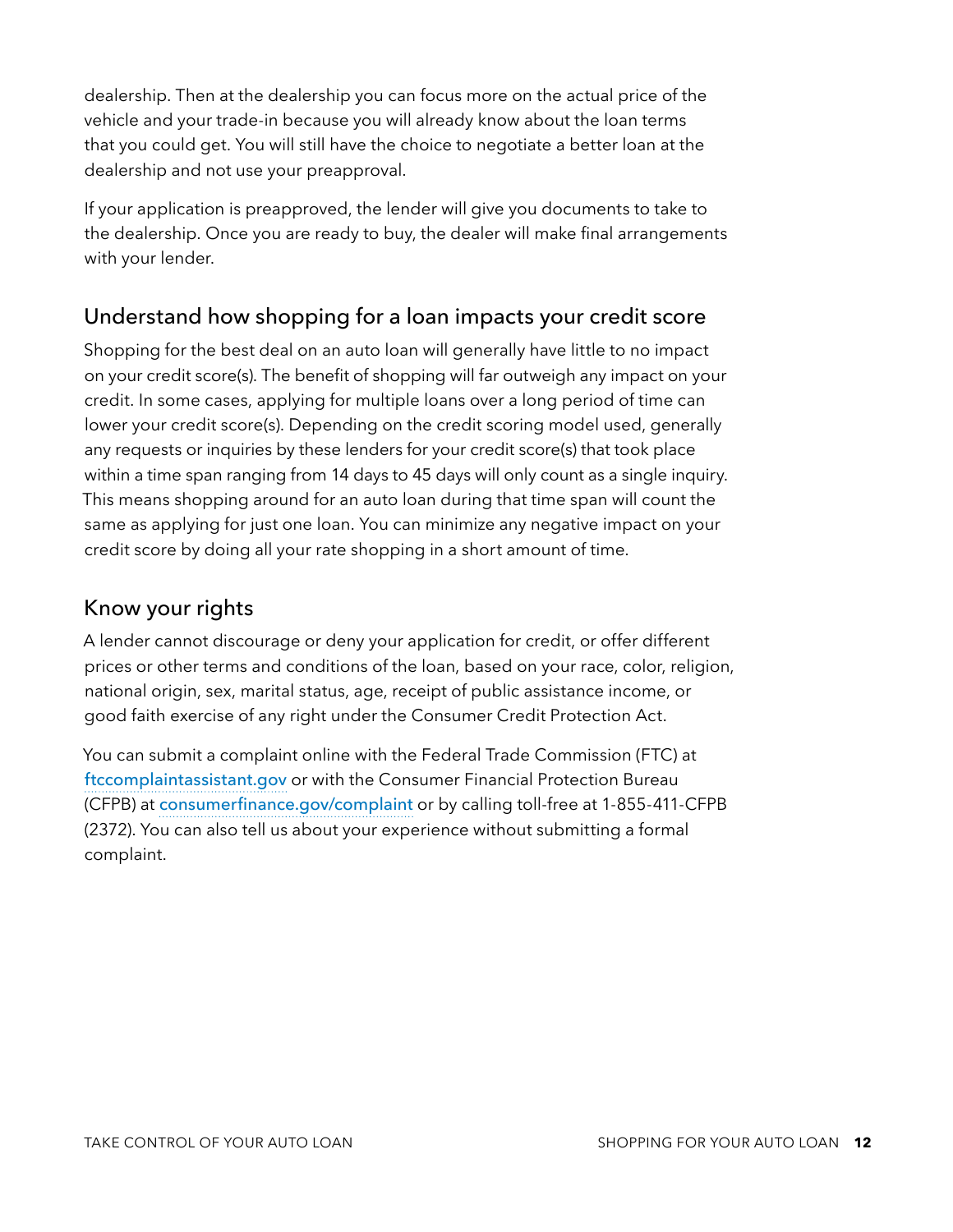# Negotiating your auto loan

You've shopped for your auto loan. Now it's time to negotiate your loan terms.

When you look for a vehicle, you may know that you can negotiate the vehicle's price, but did you know that you can also shop around for and negotiate the terms of your auto loan? Shopping for loans and trying to get the best rates and terms, while complicated, is like other types of comparison shopping. Shopping and negotiating can save you hundreds or even thousands of dollars over the life of your loan.

#### **IN THIS SECTION**

- **1.** Know what is negotiable
- **2.** Negotiate to lower the cost, not just the monthly payment
- **3.** Keep track of multiple factors while negotiating

## 1. Know what is negotiable

While you may know that you can negotiate over the price of the vehicle and the interest rate, it's also important to know all the factors that you can negotiate over that may impact the cost of your auto loan. You should consider all these factors when you buy and finance a vehicle. In addition to the price of the vehicle, here are some other terms or costs that you can negotiate:

- Trade-in value (if you trade in your vehicle) and down payment amount
- § Annual Percentage Rate (APR) and interest rate
- Length of loan
- Whether or not there will be a prepayment penalty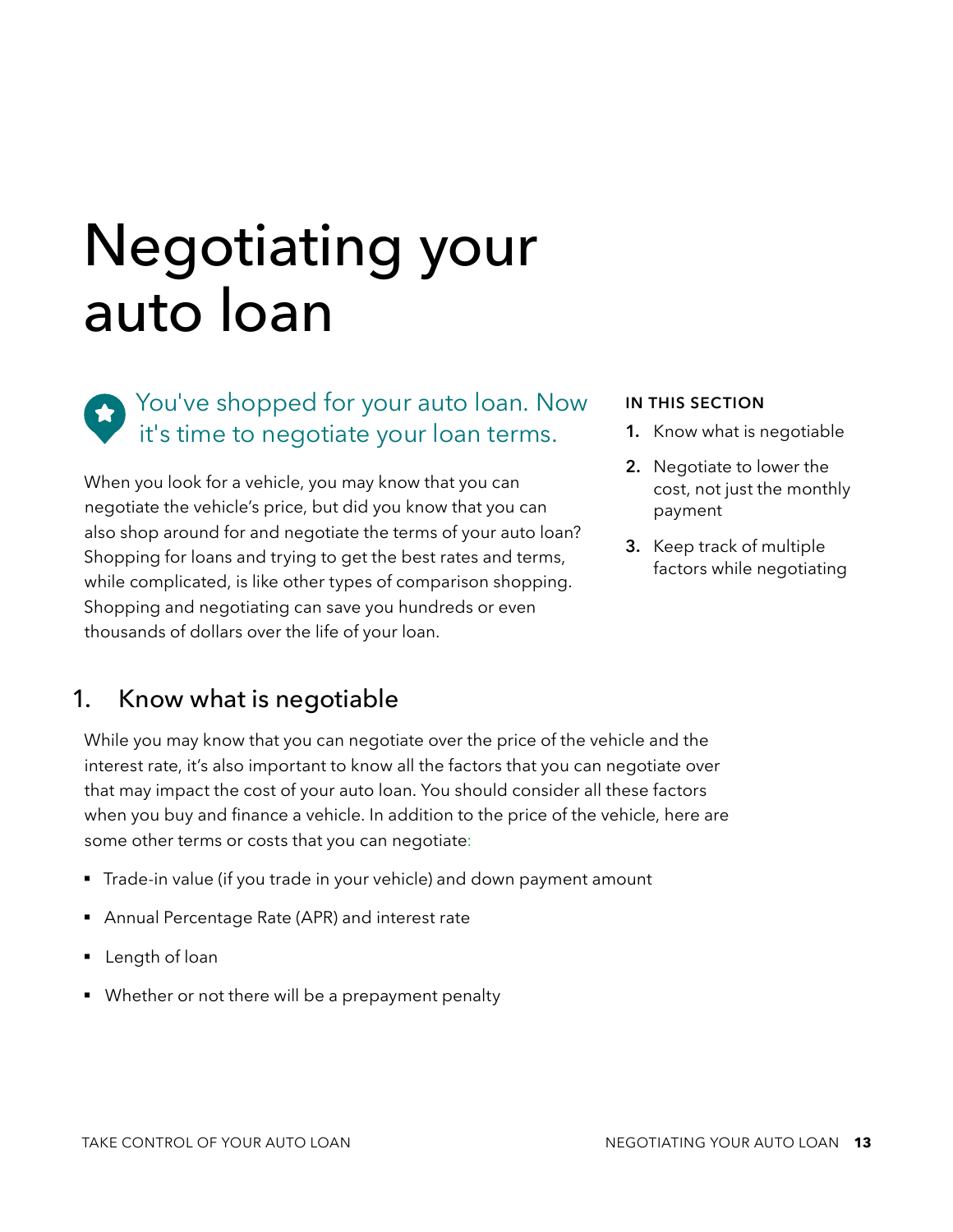- Price of optional features and services for the vehicle or the loan such as extended warranties, credit life insurance, GAP insurance, alarm systems, tire and wheel protection, window tinting, and other products
- Fees charged by the dealer such as dealer preparation fees, delivery charges, and document fees

You cannot negotiate taxes, vehicle title, and registration fees. These fees are set by your local or state government.

### Q Be cautious of some biweekly payment plans

It is possible to be offered an auto loan with biweekly (every 2 weeks) payments instead of monthly payments. This may make the loan look more affordable than it really is because of the smaller payment. There also may be **additional fees** charged for enrolling in a biweekly payment plan.

If your loan has biweekly payments, there will be some months when you will have three payments instead of two. This is because there are 26 biweekly payment periods every year, the same as if you were making 13 monthly payments instead of 12. Make sure that you know whether your loan payments are monthly or biweekly, and factor the extra biweekly payments into your budgeting if you make this choice.

## 2. Negotiate to lower the total cost, not just the monthly payment

When you are looking for a loan, you may find it easy to focus just on the monthly payment or the price of the vehicle. But looking at just one factor doesn't give you the whole picture. A lower payment doesn't necessarily mean a lower interest rate; it might just mean that you are paying for a longer time. The best way to compare auto loans is by using the total cost of the loan. Use the auto loan worksheet at the end of this guide to help you calculate and compare the total cost.

Your total loan cost starts with the **amount financed**. The amount financed is the amount of money you are borrowing. It includes the price of the vehicle, taxes and other government fees, as well as any optional add-ons like extended warranties and optional credit insurance, minus your down payment and any trade-in amount. The amount financed does not include the cost to borrow the money. That cost is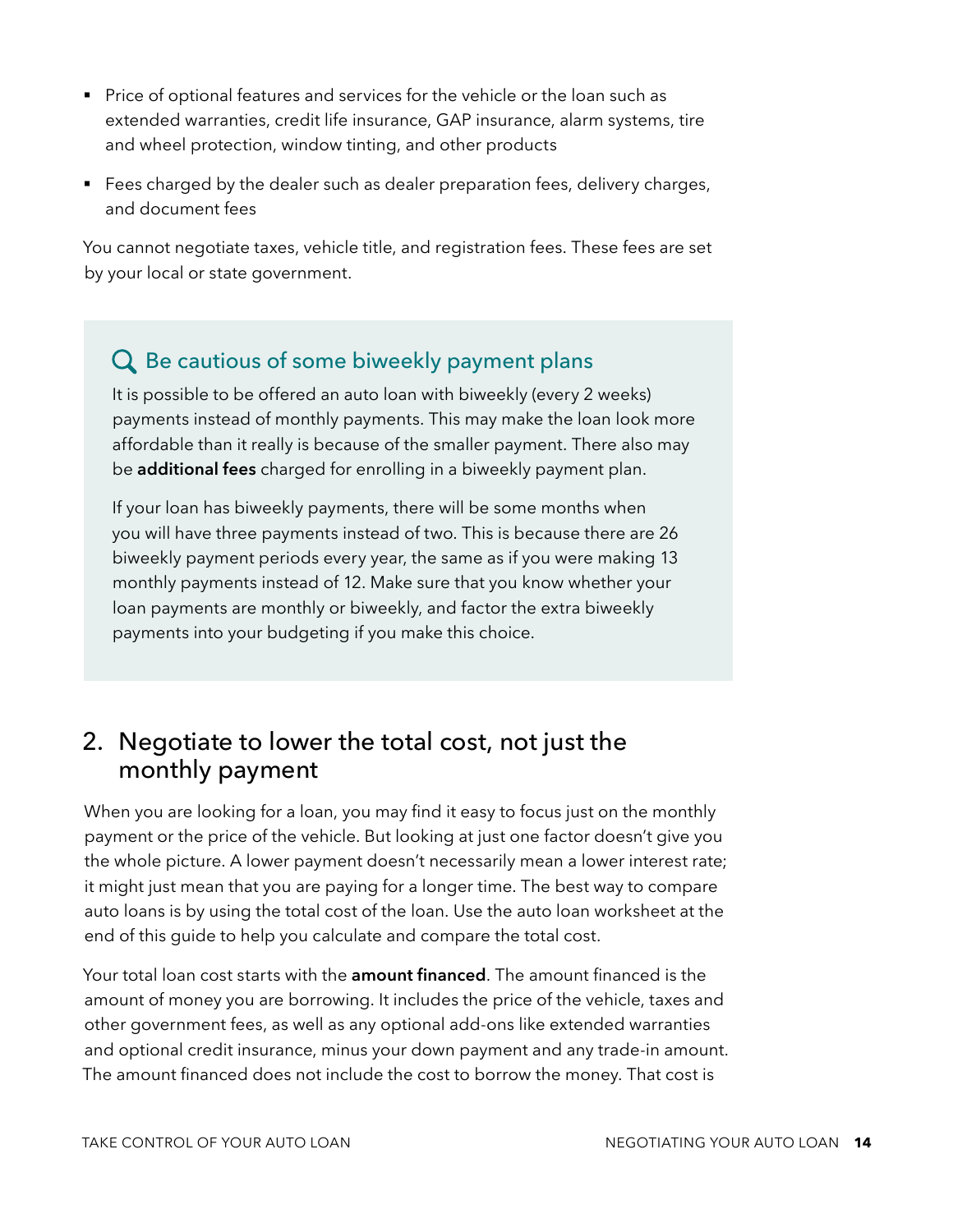known as the **finance charge** and includes interest and certain fees over the life of the loan. Your total loan cost is the amount financed plus the finance charge. By negotiating for better terms on your loan, you can reduce the total amount of money you pay over time. For example:

- Getting a lower interest rate means you will pay less to borrow money. The total cost of your loan will be lower.
- A shorter loan term (in which you make monthly payments for fewer months) will lower your total loan cost. A longer loan can reduce your monthly payment, but you pay more interest over the life of the loan.
- A higher down payment, or a higher price for your trade-in, will reduce the total amount financed because you will have to borrow less money.
- § Optional add-on products like extended warranties, GAP insurance or credit insurance that are added into your loan amount will increase your total cost because you will be borrowing more money.

#### How the length of your loan term affects what you pay

Below is a sample comparison to illustrate how you will pay less in the long run if you have a shorter loan term. The table below assumes a **\$20,000 loan** and an **interest rate of 4.75%**.

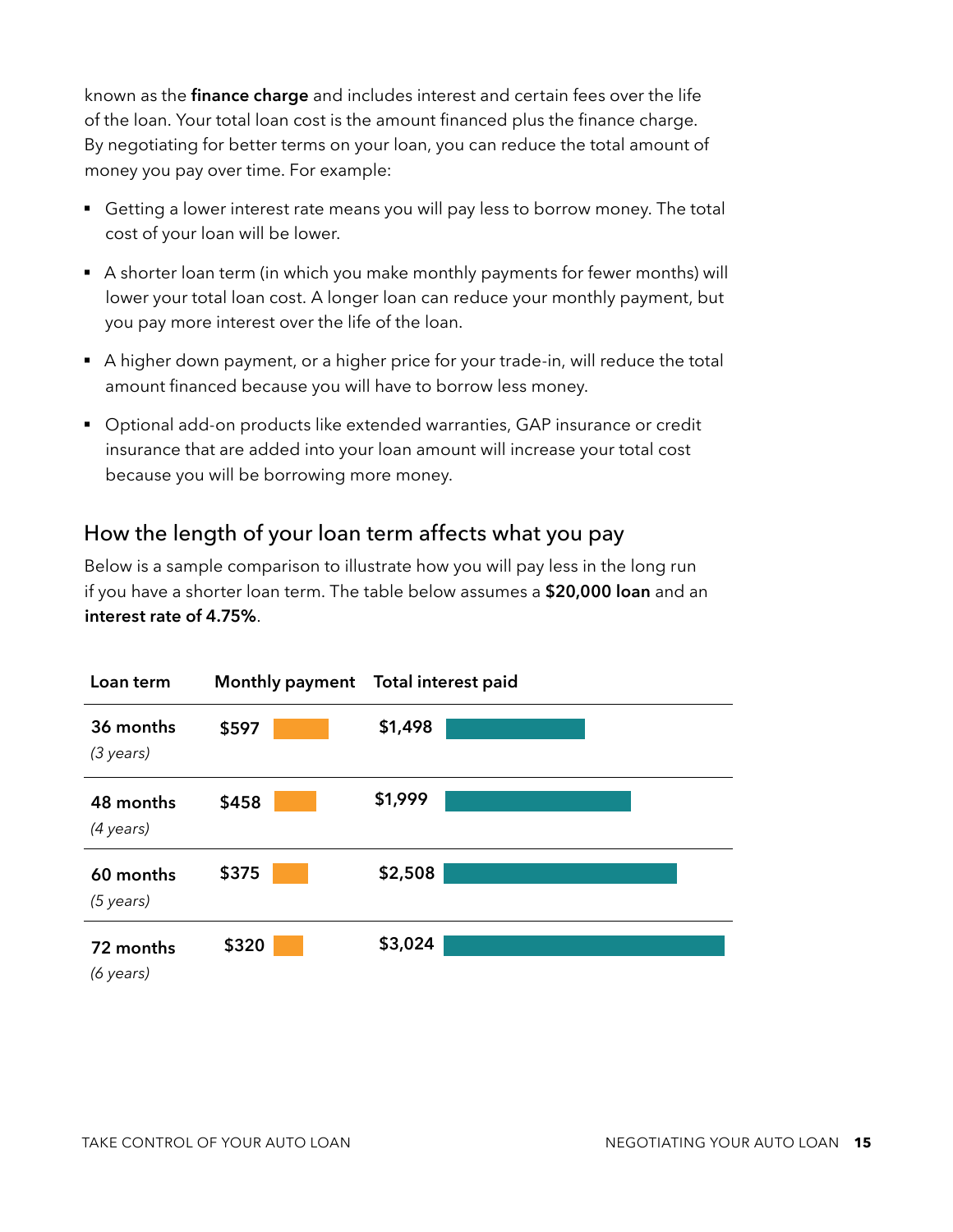While the lower monthly payment for a longer period of time may look like the way to go, consider the total interest cost over the term of the loan. If you paid off a \$20,000 loan in 3 years, you will pay \$1,498 in interest. For a 6 year loan, you will pay \$3,024 in interest--more than twice as much. Some financial advisers recommend keeping the length of your auto loan to 5 years or less, reasoning that the longer the loan, the more likely you will owe more than the vehicle is worth.

On the auto loan worksheet enter the amounts on several loans you are comparing to see your estimated monthly payments, total interest cost, and the total cost that you will pay over the life of the loan. For additional help, there are a number of auto loan calculators available online. For example, Consumer Reports ([consumerreports.org/static/0\\_percent.html](http://consumerreports.org/static/0_percent.html)) and the NADA Guides ([nadaguides.com/Cars/Payment-Calculator](http://nadaguides.com/Cars/Payment-Calculator)) provide online auto loan calculators that may be helpful in evaluating and comparing the costs and terms of various auto loans.

## 3. Keep track of multiple factors while negotiating

When you are negotiating for financing with a lender or at a dealership, make sure you are keeping track of all the factors that go into the total cost of the loan. If you are negotiating the interest rate, make sure that you also know the length of the loan and other terms. Comparing total loan cost will help you keep an eye on these multiple factors. Use the auto loan worksheet to help keep track of the different factors.

Ask the dealer to tell you the price, trade-in amount, interest rate, term of loan, estimated monthly payments, and write these numbers down on the auto loan worksheet. It's best to get these numbers early in the process, so you can better compare and negotiate.

Just as the first price you are offered for the vehicle may not be the lowest price available to you, the first rate for a loan the lender or dealer offers you may not be the lowest rate you qualify for. If the lender or dealer agrees to a better loan feature (such as a lower APR or interest rate), check to make sure that the other factors like the length of the loan or the amount financed haven't changed. A lower monthly payment doesn't necessarily mean a lower interest rate; it might just mean that you are paying for a longer time.

After you've agreed on the price of the vehicle, here are some additional tips to help you negotiate the best loan: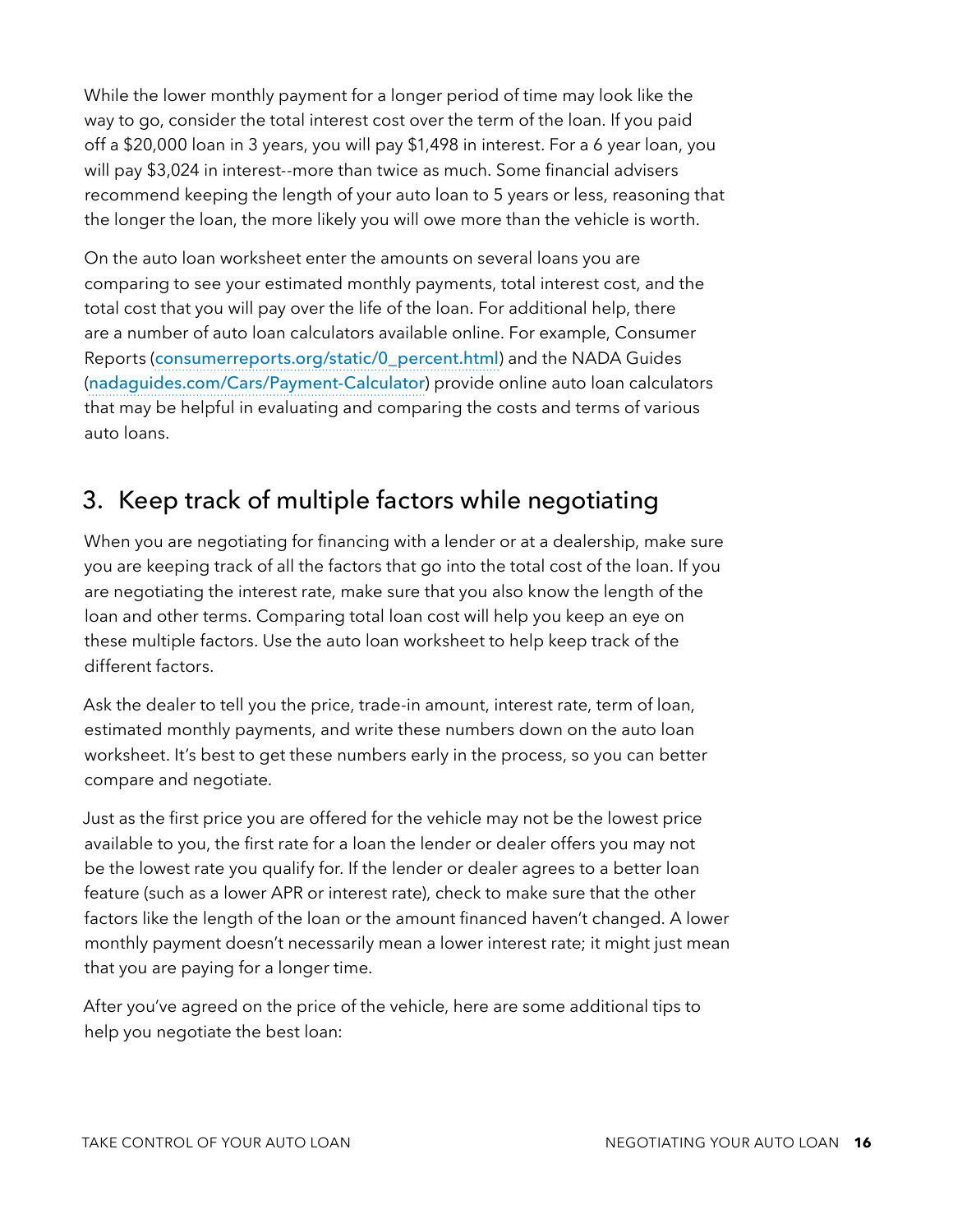- Know what your trade-in is worth and bargain over the amount you will get for your trade-in. This will reduce the amount you borrow.
- Negotiate over the interest rate for your loan, comparing interest rates obtained from your bank, credit union, or other lender with the rate you are offered by the dealer.
- **•** If the dealer is arranging your financing, make sure you understand how the interest rate was determined and ask if your credit score qualifies you for a loan with better terms.

#### Q Strengthening your position at the bargaining table

You are not required to get a loan from a dealer or trade in a vehicle in order to purchase a car from a dealer. A bank, credit union, or other lender may offer you better loan terms than the dealer. Bringing a loan quote or preapproval from another lender to the dealer can place you in a stronger bargaining position to negotiate good financing terms with the dealer. Then you can decide which loan to accept.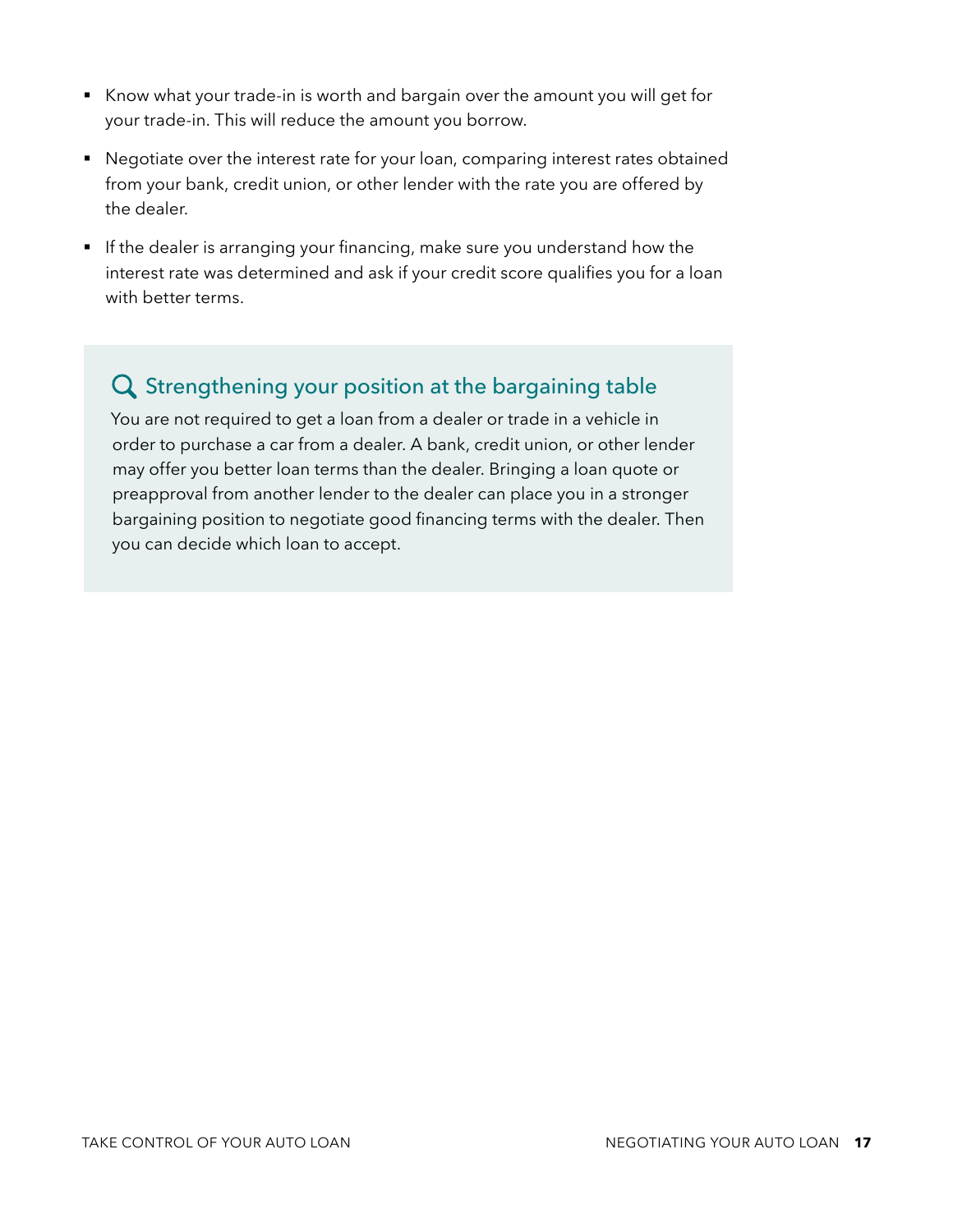# Closing the deal

You've now negotiated your auto loan. Before you drive away, make sure everything matches what you agreed to.

You are almost finished! The hard part is done and now comes an important final step. You have to review the paperwork, check the final terms and numbers against the auto loan worksheet, and be fully satisfied that the written deal is what you want.

#### **IN THIS SECTION**

- **1.** Verify that you get what you agreed to
- **2.** Check the paperwork
- **3.** Pay attention to the details after you drive away

#### 1. Verify that you get what you agreed to

Before you are legally obligated under the loan, lenders are required to give you specific disclosures **in writing** about important terms. This requirement is contained in the federal Truth in Lending Act (TILA). One purpose of TILA is to help consumers make apples-to-apples comparisons between loans. The important terms include:

- **Annual Percentage Rate (APR):** The APR is the cost of credit expressed as a yearly rate in a percentage (Learn more at [consumerfinance.gov/askcfpb/733](http://consumerfinance.gov/askcfpb/733))
- **Finance charge:** Cost of credit expressed as a dollar amount (this is the total amount of interest and certain fees you will pay over the life of the loan if you make every payment when due)
- **Amount financed:** The dollar amount of credit provided to you (this is normally the amount you are borrowing)
- § **Total of payments:** The sum of all the payments that you will have made at the end of the loan (this includes repayment of the principal amount of the loan plus all of the finance charges)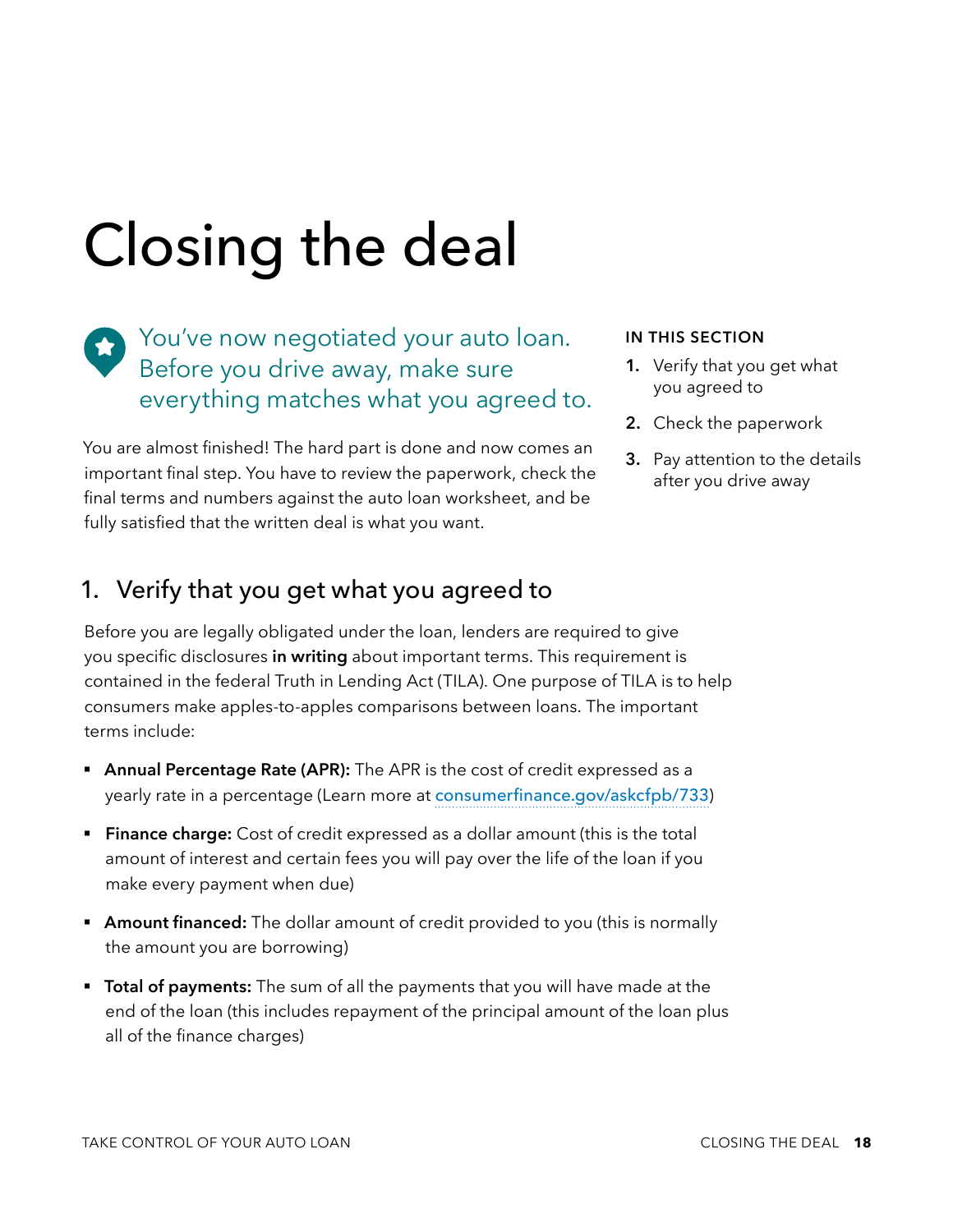The TILA disclosure will also include other important terms such as the number of payments, the monthly payment, late fees, whether the loan has a variable rate, and whether you can prepay your loan without a penalty.

## $Q$  It's ok to walk away if you feel uncomfortable

If you are not comfortable with any aspects of the loan or the process, you can always leave without completing the deal. Take time to think it over and come back another time. No one can make you accept financing or a vehicle that you are not satisfied with.

## 2. Check the paperwork

Once you have finalized the negotiations, examine all of the paperwork before signing the loan documents. Make sure all the loan costs and terms are what you agreed to during the negotiations.

#### Ask questions

If there are things you don't understand, ask questions. Don't sign until you are satisfied. Since you are signing a contract and this is a major purchase, it's important that you understand what you are signing.

#### Make sure you have a copy of all the documents

Before you drive off with your new vehicle, make sure that you have a copy of all documents that both **you and the dealer** have signed and that all blanks are filled in. Some dealers will allow the customer to take possession of the new vehicle before the loan is approved by the lender. This practice, called **spot delivery**, could put the deal that you thought you had at risk. By having a signed contract with all terms finalized, you can avoid potential problems.

#### Nail down the financing before you sign the contract

Make sure that the financing is nailed down before you sign the contract. If you don't have the financing nailed down, the dealer may ask you to come back in and sign for a higher interest rate, add a co-signer, or make some other change different from what was agreed. You don't have to agree to a second deal. If this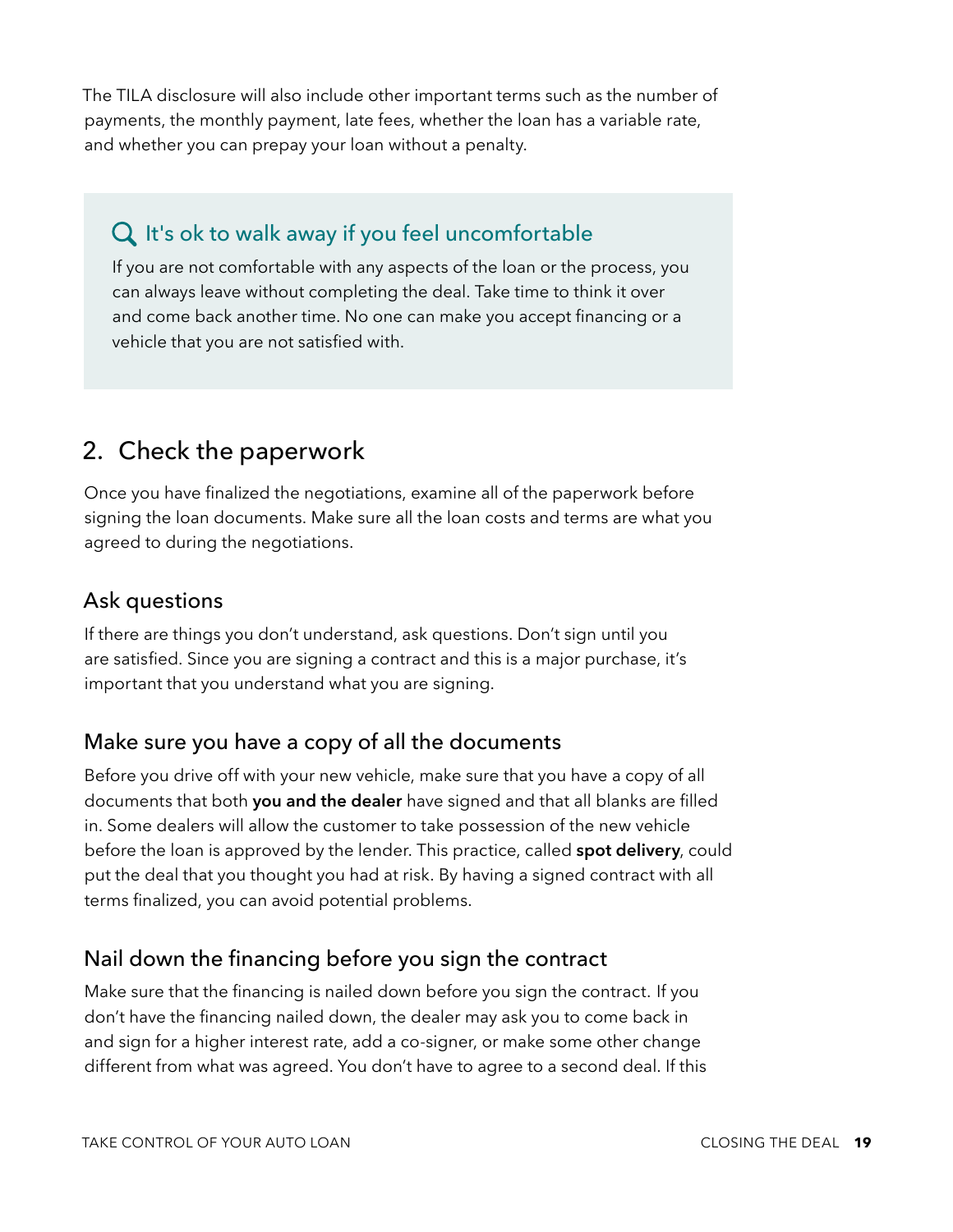happens and you don't agree to a second deal, the dealer will have to unwind the sale and give you back your trade-in and down payment.

In some cases you may want to seek legal assistance and file a complaint with your state attorney general or consumer protection office. To file a complaint with your state attorney general visit [naag.org](http://naag.org). To file a complaint with your state consumer protection office visit [usa.gov/state-consumer](http://usa.gov/state-consumer).

## 3. Pay attention to the details after you drive away

After you take out a loan, you should receive an introductory letter from the lender that provided the financing. This letter will include important information related to your loan such as where to send your payments and payment due dates. Make sure to make your monthly payments on time to avoid the cost of late fees and the possible repossession of your vehicle, as well as negative entries on your credit report.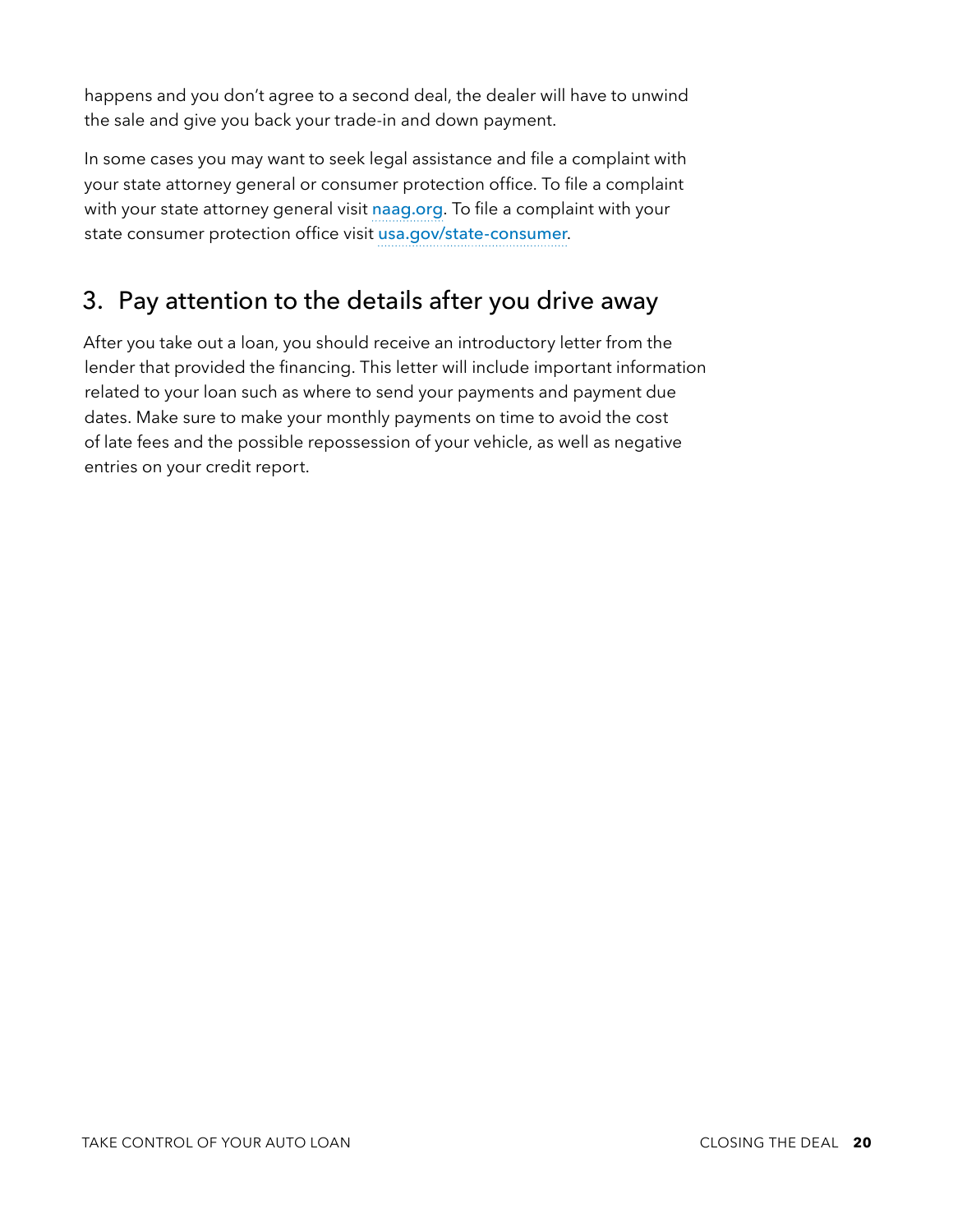

**Directions:** Bring this sheet with you to show you are serious about getting the best loan. The factors you can negotiate are indicated with an icon  $\odot$ .

| Determine your upfront costs                                                                                                         | Example |          | Choice 1  | Choice 2       |
|--------------------------------------------------------------------------------------------------------------------------------------|---------|----------|-----------|----------------|
| A. Price of the vehicle                                                                                                              |         | \$20,000 |           |                |
| B. Additional features, services or add-ons (t)<br>These are optional and will increase the total cost<br>of the loan.               | $^{+}$  | \$300    | $+$       | $^{+}$         |
| C. Taxes, title and non-negotiable fees<br>State and local taxes, and title fees.                                                    | $+$     | \$1,400  | $\ddot{}$ | $\overline{+}$ |
| D. Negotiable fees (1)<br>You can negotiate fees such as delivery charges,<br>origination fees, document fees, and preparation fees. | $^{+}$  | \$100    | $\ddot{}$ | $^{+}$         |
| E. Cost of the vehicle before interest (add rows A, B, C & D)                                                                        |         | \$21,800 | $=$       | $=$            |

#### Calculate how much you will need to borrow

| F. Down payment<br>A larger down payment will lower the total cost<br>of your loan.                                         |     | \$3,000  |  |
|-----------------------------------------------------------------------------------------------------------------------------|-----|----------|--|
| G. Trade-in value (1) (if you already have a vehicle)<br>A higher trade-in value will lower the total cost<br>of your loan. |     | \$3,000  |  |
| H. <b>Total amount to finance</b> (subtract rows $F \& G$ from row $E$ )                                                    | $=$ | \$15,800 |  |

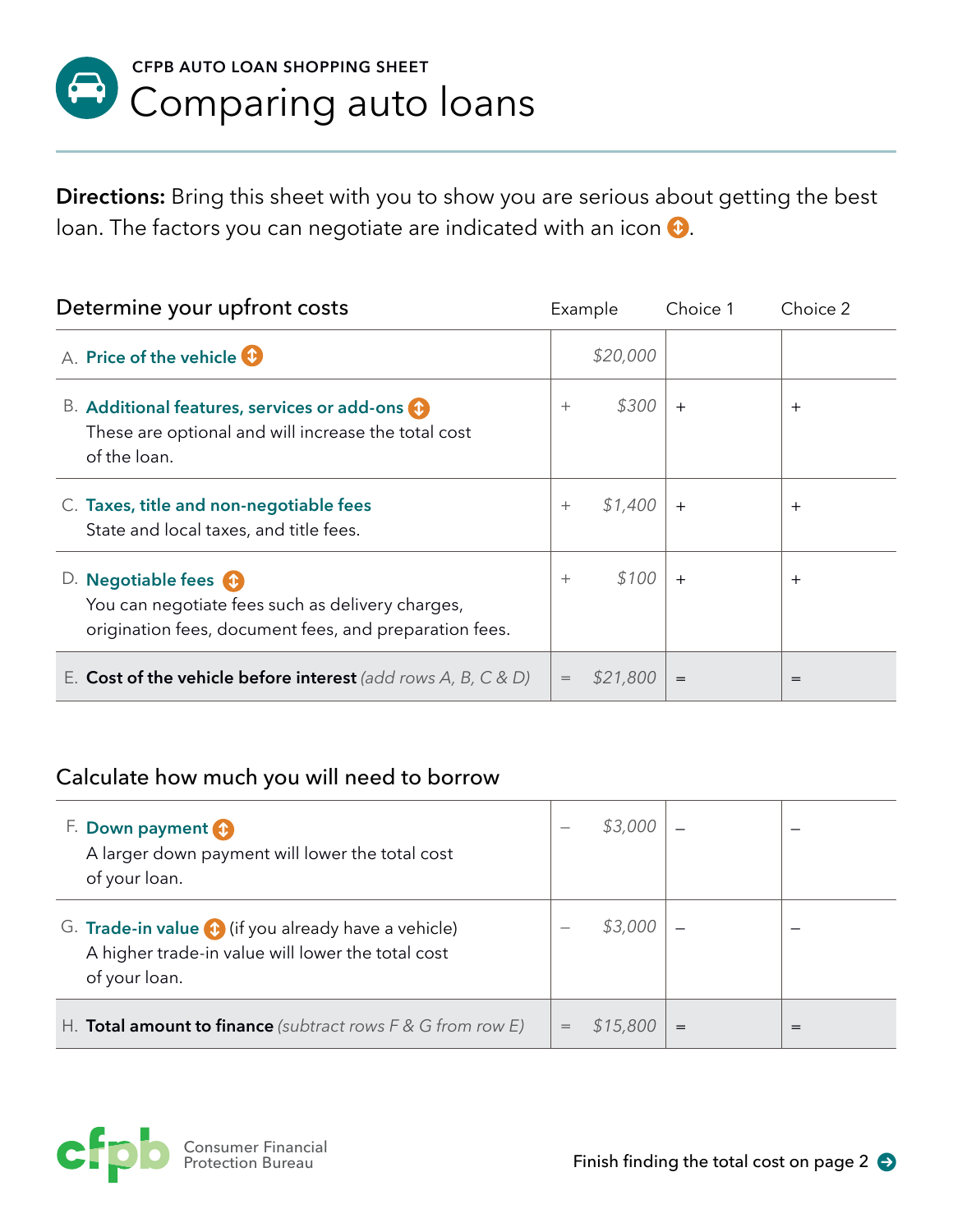### Know how much money you'll pay over the life of the loan

Before deciding on loan length and payment options, calculate the total cost to see which choices work best for you. This will help you see how much you will pay in total for your auto loan.

| I. Interest rate 1<br>Negotiating a lower interest<br>rate will lower your total cost. | 3.5%                                          |          | %                |          | %                |          | %                |          | %                |
|----------------------------------------------------------------------------------------|-----------------------------------------------|----------|------------------|----------|------------------|----------|------------------|----------|------------------|
| J. Length of loan in months<br>A longer loan term will<br>increase the total cost.     | 48 months<br>$(4 \text{ years})$              |          | months<br>years) |          | months<br>years) | $\left($ | months<br>years) | $\left($ | months<br>years) |
| K. Monthly payment<br>Use a loan calculator or ask<br>your lender or dealer.           | \$353.22<br>$\times$                          | $\times$ |                  | $\times$ |                  | X        |                  | $\times$ |                  |
| L. Total of payments over life of<br><b>the loan</b> (multiply rows $J \times K$ )     | \$16,955<br>$\hspace{1.0cm} = \hspace{1.0cm}$ | $=$      |                  | $=$      |                  | =        |                  | $=$      |                  |

### Find the total cost of your purchase

Choose your two best offers from row L, then compare your total cost.

| M. Add in down payment and trade-in (add rows $F + G$ )                                                                                                               | $+$ \$6,000     |     | ┿   |
|-----------------------------------------------------------------------------------------------------------------------------------------------------------------------|-----------------|-----|-----|
| N. Total cost of your purchase (add rows $L + M$ )<br>This is how much you will pay to buy your vehicle,<br>including all of the interest, over the life of the loan. | \$22,955<br>$=$ | $=$ | $=$ |
| O. Cost of vehicle before interest (row E from page 1)                                                                                                                | \$21,800        |     |     |
| P. Total interest paid over life of the loan<br>(subtract row O from N)                                                                                               |                 |     |     |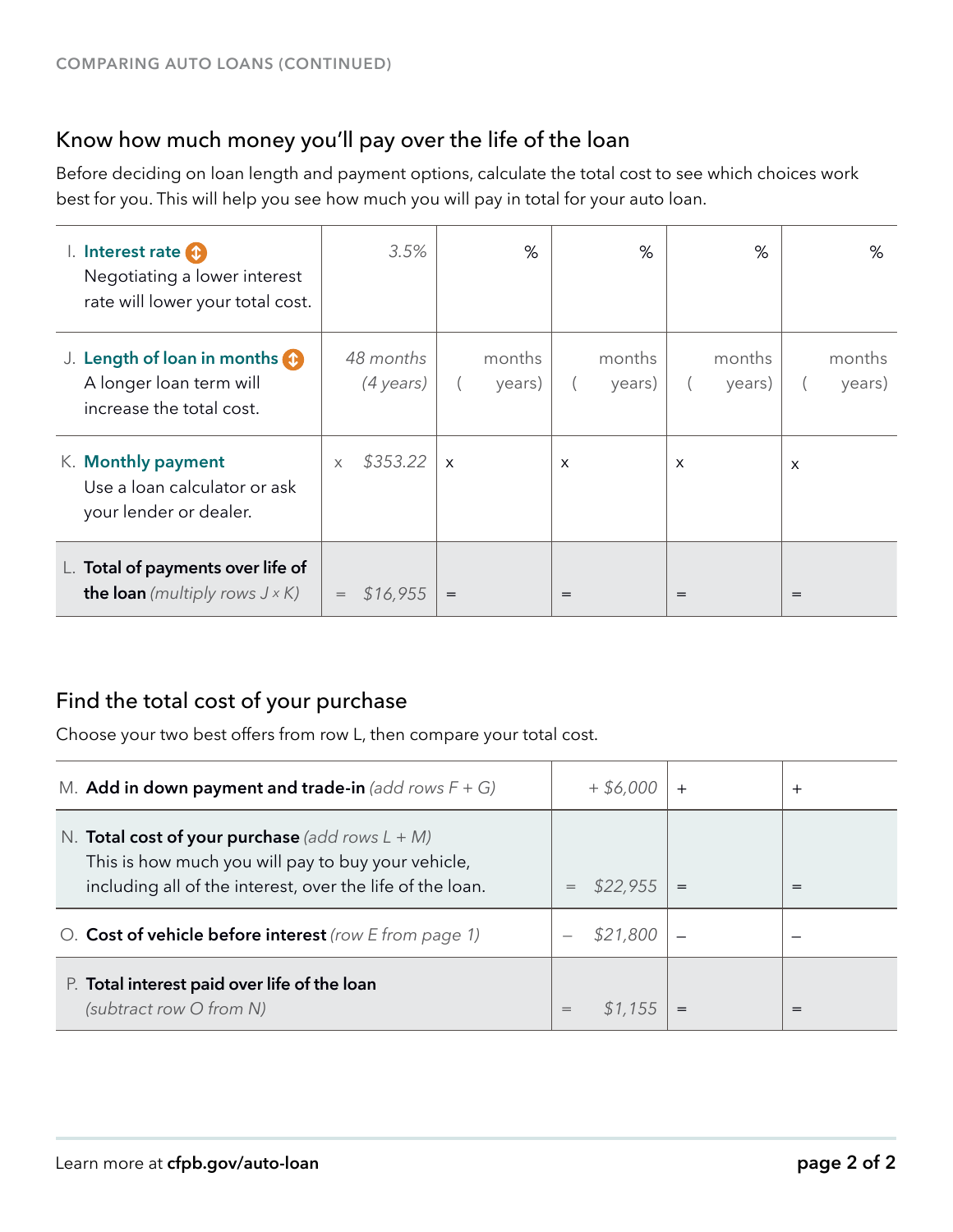We hope that you found this guide helpful in navigating the process of financing a vehicle. To learn more about the Consumer Financial Protection Bureau, visit our website at [consumerfinance.gov](http://consumerfinance.gov).

#### Additional resources on auto loan financing

- For online resources about shopping for an auto loan, visit [consumerfinance.gov/auto-loans](http://consumerfinance.gov/auto-loans)
- Learn what we heard from consumers about their experiences in financing an automobile in our report available at [files.consumerfinance.gov/f/](http://files.consumerfinance.gov/f/documents/201606_cfpb_consumer-voices-on-automobile-financing.pdf) [documents/201606\\_cfpb\\_consumer-voices-on-automobile-financing.pdf](http://files.consumerfinance.gov/f/documents/201606_cfpb_consumer-voices-on-automobile-financing.pdf)
- Find answers to consumer questions about auto loans on the "Ask CFPB" website at [consumerfinance.gov/askcfpb](http://consumerfinance.gov/askcfpb)
- Submit a complaint about vehicle loans at [consumerfinance.gov](http://consumerfinance.gov/complaint) complaint or call (855) 411-2372

#### A note for financial educators and other organizations

Share this guide and the accompanying resources with the people you serve to provide a roadmap to the auto financing process. You can also use this guide to familiarize yourself with the auto finance process and the potential pitfalls, so that you can provide helpful guidance to those you assist.